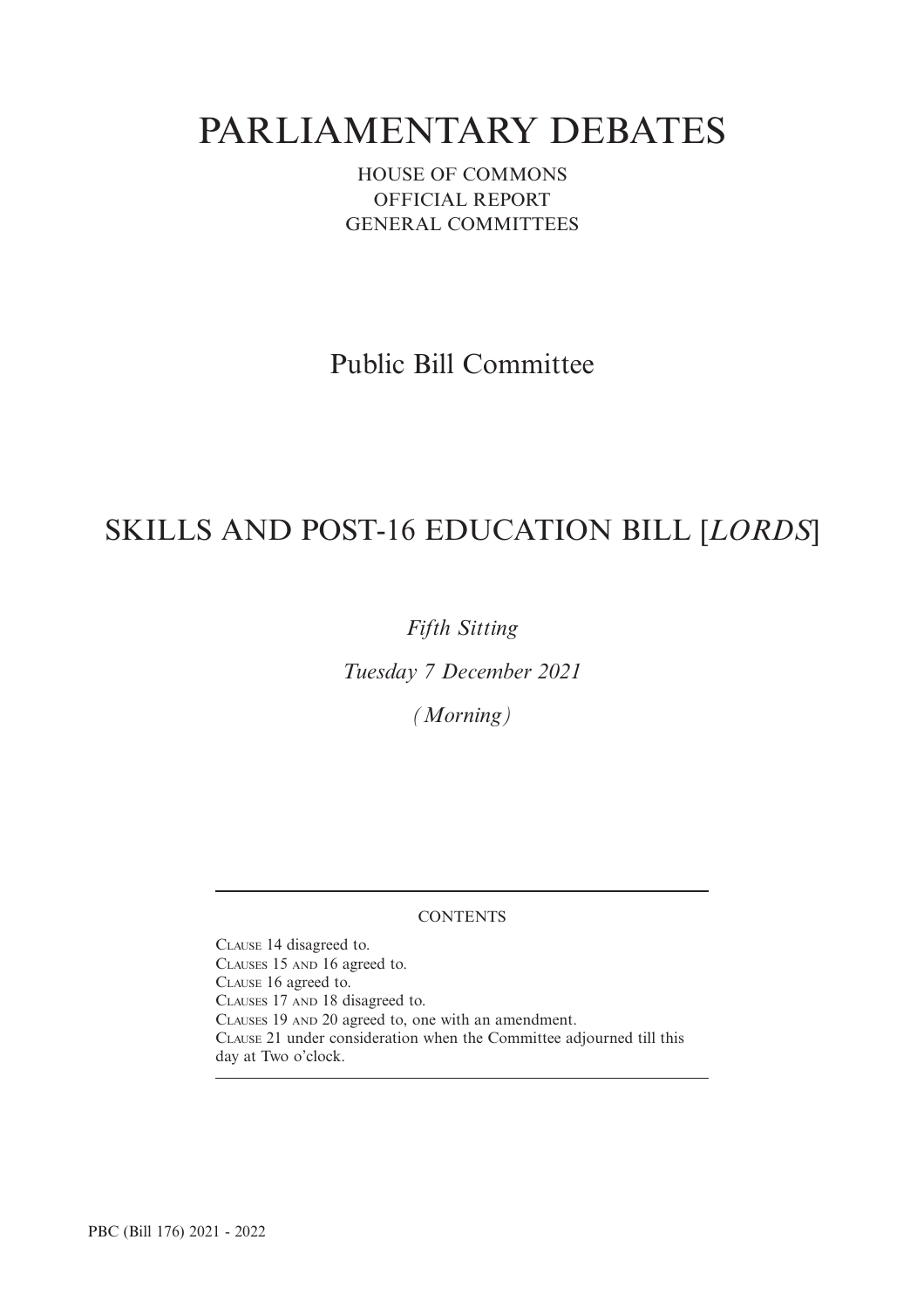No proofs can be supplied. Corrections that Members suggest for the final version of the report should be clearly marked in a copy of the report—not telephoned—and must be received in the Editor's Room, House of Commons,

**not later than**

**Saturday 11 December 2021**

© Parliamentary Copyright House of Commons 2021 *This publication may be reproduced under the terms of the Open Parliament licence, which is published at www.parliament.uk/site-information/copyright/.*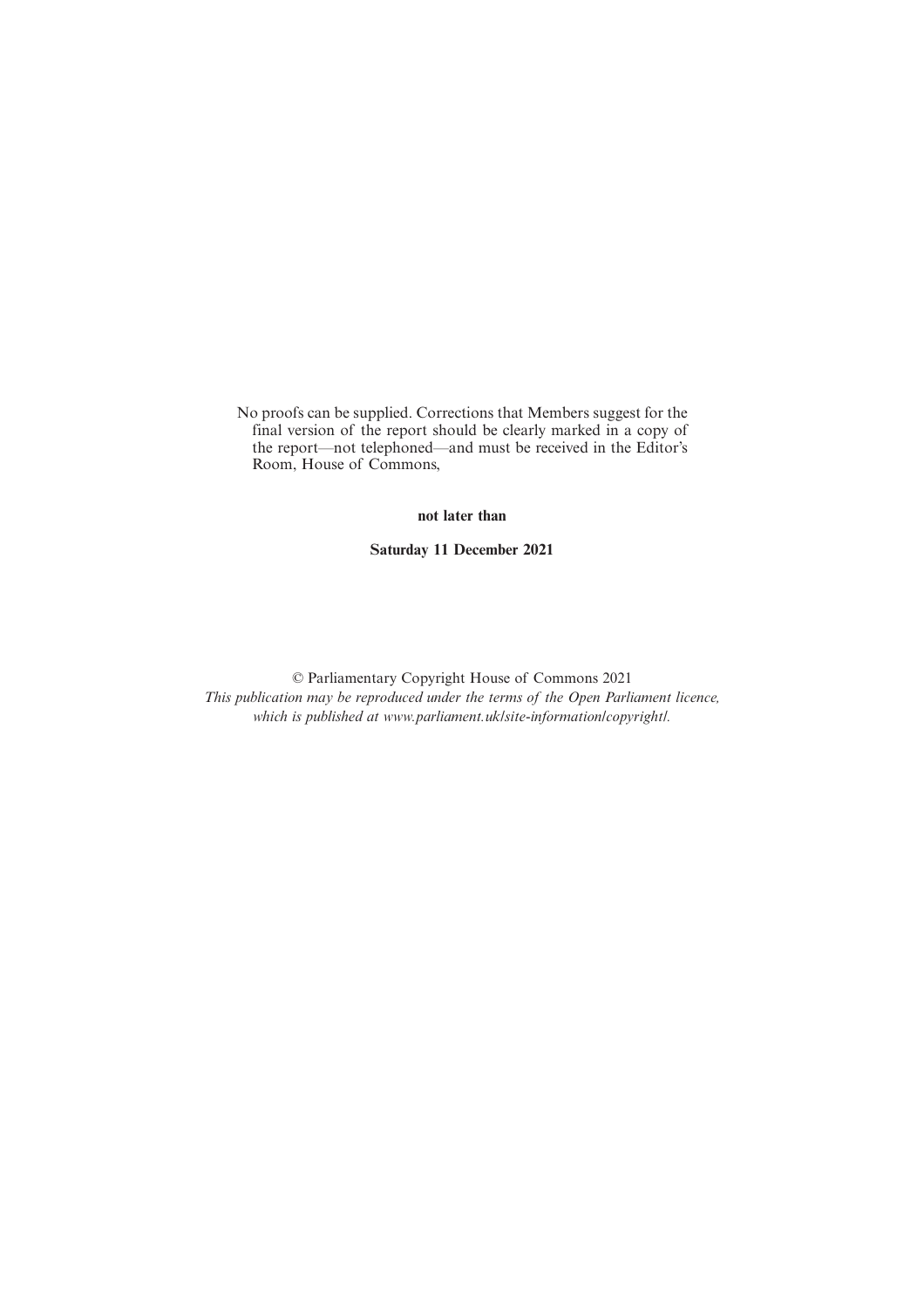## **The Committee consisted of the following Members:**

*Chairs:* CLIVE EFFORD, † MRS MARIA MILLER

† Ali, Tahir *(Birmingham, Hall Green)* (Lab)

- † Bradley, Ben *(Mansfield)* (Con)
- † Burghart, Alex *(Parliamentary Under-Secretary of State for Education)*
- † Carter, Andy *(Warrington South)* (Con)
- † Clarke-Smith, Brendan *(Bassetlaw)* (Con)
- Gwynne, Andrew *(Denton and Reddish)* (Lab)
- Hardy, Emma *(Kingston upon Hull West and Hessle)* (Lab)
- † Hopkins, Rachel *(Luton South)* (Lab)
- † Hunt, Jane *(Loughborough)* (Con)
- † Hunt, Tom *(Ipswich)* (Con)
- Johnson, Kim *(Liverpool, Riverside)* (Lab)
- † Johnston, David *(Wantage)* (Con)
- † Nici, Lia *(Great Grimsby)* (Con)
- † Perkins, Mr Toby *(Chesterfield)* (Lab)
- † Richardson, Angela *(Guildford)* (Con)
- † Tomlinson, Michael *(Lord Commissioner of Her Majesty's Treasury)*
- † Western, Matt *(Warwick and Leamington)* (Lab)

Sarah Thatcher, Bradley Albrow, *Committee Clerks*

**† attended the Committee**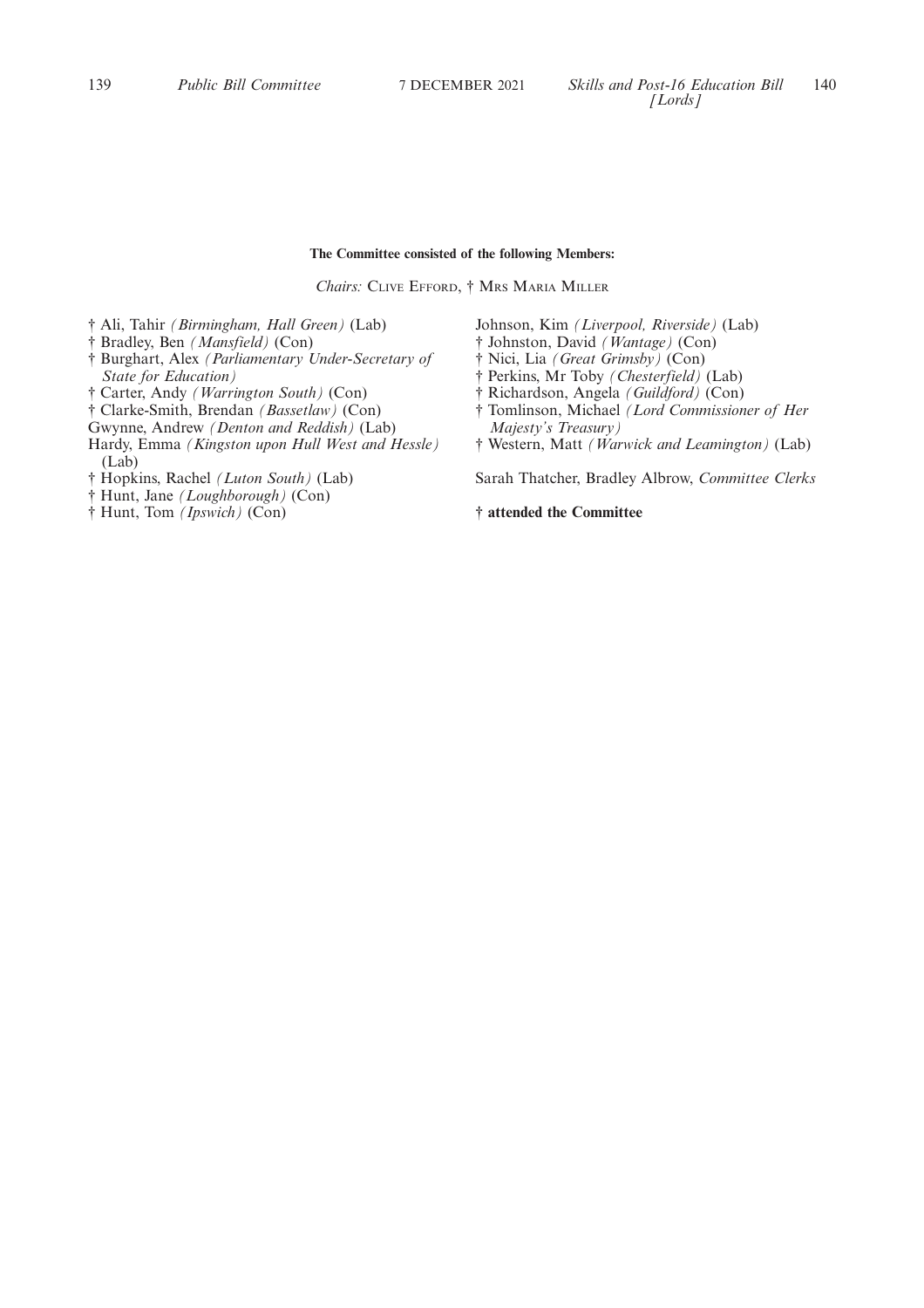## Public Bill Committee

*Tuesday 7 December 2021*

*(Morning)*

[MARIA MILLER *in the Chair*]

## **Skills and Post-16 Education Bill** *[Lords]*

9.25 am

#### **Clause 14**

AMENDMENTS TO SECTION 42B OF THE EDUCATION ACT 1997

**The Chair:** We now come to clause 14 and Government new clause 1.

*Question put,* That the clause stand part of the Bill.

*The Committee divided:* Ayes 3, Noes 7.

**Division No. 13]**

#### **AYES**

Hopkins, Rachel Perkins, Mr Toby

Western, Matt

## **NOES**

| Bradley, Ben                          | Nici. Lia          |
|---------------------------------------|--------------------|
| Carter, Andy<br>Clarke-Smith. Brendan | Richardson, Angela |
| Hunt. Tom                             | Tomlinson, Michael |

*Question accordingly negatived. Clause 14 disagreed to.*

## **Clause 15**

SUPPORT FOR LIFELONG LEARNING *Question put,* That the clause stand part of the Bill. *The Committee divided:* Ayes 7, Noes 3.

## **Division No. 14]**

## **AYES**

| Bradley, Ben                          | Nici. Lia          |
|---------------------------------------|--------------------|
| Carter, Andy<br>Clarke-Smith. Brendan | Richardson, Angela |
| Hunt. Tom                             | Tomlinson, Michael |

#### **NOES**

Hopkins, Rachel Perkins, Mr Toby Western, Matt

*Question accordingly agreed to. Clause 15 ordered to stand part of the Bill.*

**Mr Toby Perkins** (Chesterfield) (Lab): On a point of order, Mrs Miller. Am I correct that new clause 1 has not been put to the Committee? I expected us to deal with it alongside clause 14. In the absence of the Minister, will you clarify what has happened?

**The Chair:** I can clarify that Government new clause 1 will be voted on later. It was grouped for debate with clause 14 stand part, but there was no debate.

#### **Clause 16**

## LIFELONG LEARNING: AMENDMENT OF THE HIGHER EDUCATION AND RESEARCH ACT 2017

**The Parliamentary Under-Secretary of State for Education (Alex Burghart):** Clause 16 amends the definition of "higher education course" in the Higher Education and Research Act 2017 to make express provision for the regulation of modules and to make it clear what a module of a higher education course is, as distinct from a full course.

The current post-18 student finance system does not specifically provide for modules. The lifelong loan entitlement will transform student finance by supporting more flexible and modular provision. This legislative change is needed to provide the explicit underpinning for the delivery of modular provision. This clause makes specific provision for modules by amending part 1 of HERA 2017, which relates to the regulatory regime under the Office for Students.

The amendments relieve higher education providers of certain additional burdens that would otherwise arise from the addition of the concept of modules under HERA.

**Mr Perkins:** I am grateful to the Minister for moving the clause; he was not here to move clauses 14 or 15 stand part. He has offered no apology to the Committee. As we did not have the opportunity to hear from him before those clauses were voted on, will he explain what happened this morning?

**Alex Burghart:** I am happy to respond to the hon. Gentleman, and I apologise to the Committee: I was unexpectedly held up on my way here. I apologise to everyone for the inconvenience and for any discourtesy, particularly to you, Mrs Miller. The amendments relieve higher education providers of certain additional burdens that would otherwise arise from the addition of the concept of modules under HERA. These relate to certain requirements to provide or publish information under section 9 of that Act.

We want to reduce the bureaucratic burden on providers where possible, and these changes will ensure that the introduction of funding for modules through the LLE will not add to this.

We will consult on the detail and scope of the lifelong loan entitlement in due course. We will take this and other wider engagement into account before we reach a final position on fee limits and will bring forward further primary legislation on this matter.

Overall, the changes in the Bill will help to pave the way for more flexible study and for greater parity between further and higher education.

**Mr Perkins:** On a point of order, Mrs Miller. I appreciate the Minister's apology—these things happen but I was under the impression that in the event of a Minister being unable to move a motion someone else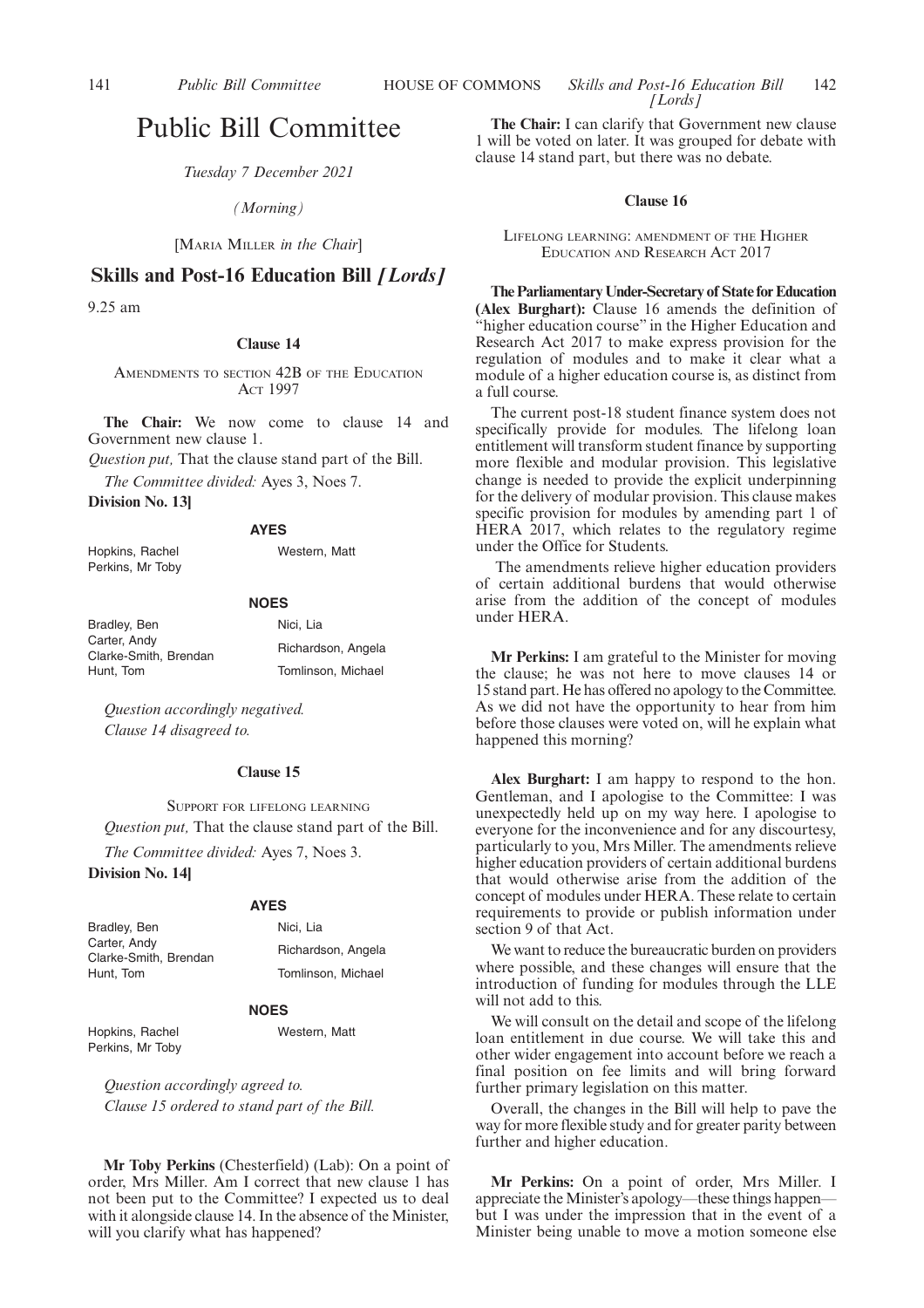stands in. As a result of no one being here, clauses to the Government's Bill have passed without debate. For those who made representations, that feels like quite a discourtesy.

I accept the Minister's apology for his being unavoidably detained, but people listening to our deliberations might well wonder what the Government's intentions are as the Bill has been unable to be amended.

May we have your advice on how this unavoidable situation can be put right so that people can at least understand the Government's thinking?

**The Chair:** It is for the Government to decide how they deliberate on their business in the House. I certainly agree with Mr Perkins that it is unusual not to have a Minister here to move clauses, but the Minister has given us an explanation. New clause 1 has not been moved; it will be moved and voted on later. I think you have made your point, Mr Perkins.

**Matt Western** (Warwick and Leamington) (Lab): In fact, there is no need to extend this debate.

*Question put and agreed to. Clause 16 ordered to stand part of the Bill.*

#### **Clause 17**

#### UNIVERSAL CREDIT CONDITIONALITY

*Question proposed,* That the clause stand part of the Bill.

**The Chair:** With this, it will be convenient to discuss new clause 8— *Benefit eligibility: lifelong learning.*

The secretary of state must ensure that no learner's eligibility to a benefit will be affected by their enrolment on an approved course for a qualification which is deemed to support them to secure sustainable employment.

**Alex Burghart:** Clause 17 seeks to change the law so that some students could keep their universal credit entitlement while studying.

It may help if I explain to the Committee that financial support for students comes from the current system of learner loans and grants designed for their needs. Section 4(1)(d) of the Welfare Reform Act 2012 sets out that one of the basic conditions of entitlement to universal credit is that the person must not be receiving education, which is defined in regulations made under subsection (6).

Where students have additional needs that are not met through this support system, exceptions are already provided under regulation 14 of the Universal Credit Regulations 2013, enabling those people to claim universal credit. This includes, for example, those responsible for a child—either as a single person or as a couple—or those aged 21 or under studying non-advanced education, such as A-levels, who do not have parental support.

It is an important principle that universal credit does not duplicate the support provided by the student support system. The core objective of universal credit is to support claimants to enter work, earn more or prepare for work in the future. There is an expectation that people who are able to look for work or prepare for work do so as a condition of receiving their benefit.

#### 143 *Public Bill Committee Skills and Post-16 Education Bill* 7 DECEMBER 2021 144 *[Lords]*

Let me reassure the Committee about the important work already that is under way. Officials at the Department for Education and the Department for Work and Pensions are working closely together to help to address and mitigate the barriers to unemployed adults taking advantage of our skills offers. For example, DWP Train and Progress is a new initiative aimed at increasing access to training opportunities for claimants. As part of this, in April 2021, a temporary six-month extension in the flexibility offered by UC conditionality was announced. As a result of this change, adults who claim universal credit and are part of the intensive work search programme can now undertake work-related full-time training for up to 12 weeks —or up to 16 weeks as part of a skills bootcamp in England—without losing their entitlement to UC. That builds on the eight weeks during which claimants were already able to train full time without losing their UC entitlement. This flexibility has now been extended to run through to the end of April 2022. Such measures are helping to ensure that UC claimants are supported to access training and skills that will improve their ability to gain good, stable and well-paid jobs. Claimants who enrol on a longer course that is not advanced education can also retain their entitlement to UC, provided they can still meet their UC conditionality requirements.

More broadly, we are continuing to support working families on UC. As we set out at the spending review, we have reduced the taper rate to 55% and increased work allowances to £500 per year, allowing UC claimants to keep more of what they earn. This is an effective tax cut worth £2.2 billion, meaning that almost 2 million of the lowest paid in-work claimants are better off overall by around £1,000 a year on average. We do not think it is necessary for the UC regulations to be amended in this way, and the clause should therefore be removed from the Bill.

New clause 8 seeks to ensure that eligibility to benefit is retained for claimants undertaking certain courses deemed to support them to secure sustainable employment. In addition to what I have stated on universal credit and Train and Progress, claimants on new-style jobseeker's allowance are able to undertake a full-time course of non-advanced study or training—not above level 3—for up to eight weeks if work coaches identify a skills gap and are satisfied that it will improve the claimant's prospects of moving into work more quickly.

The time spent on the course can be deducted from the hours of work search that the claimant is expected to undertake. Claimants on new-style employment and support allowance can already receive benefits while in education, whether full or part-time study, as long as they satisfy the eligibility conditions.

The DWP is monitoring the impact of Train and Progress, with the review date due in April, and will make decisions on continuing based on the evidence available. This will include the potential to extend the legacy benefit groups that have not transitioned to UC.

New claims for legacy benefits are no longer possible, so this is a diminishing case load. Existing claimants can still study part time as long as they meet their conditionality requirements and are willing to give up their study for employment, which they have agreed to look for.

The core objective of universal credit and other workingage benefits is to support claimants to enter work where appropriate, earn more or prepare for work in the future. There is an expectation that people who are able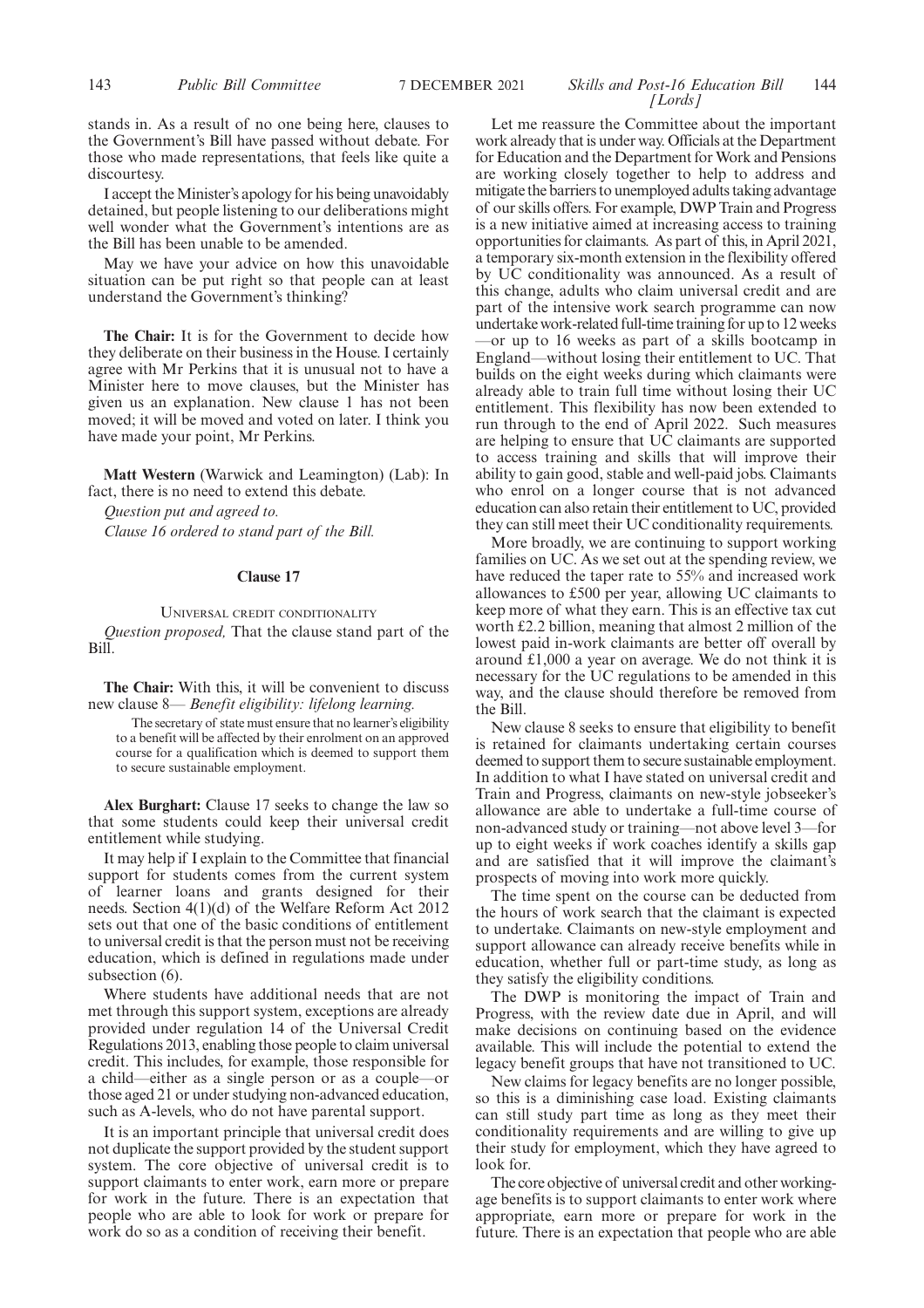## *[Alex Burghart]*

to look for work or prepare for work do so as a condition of receiving their benefit. We therefore do not think it is necessary or appropriate to change eligibility criteria to benefits for those who enrol on a course, so the clause should not stand part of the Bill.

**Mr Perkins:** It is vital that the cross-party support in the House of Lords on ensuring that those in receipt of universal credit are not penalised for undergoing level 3 training is upheld in the Bill.

What the Minister just said, however, somewhat undermines other things that we have heard from him and other members of the Government about the importance of skills training and education. Much of the Government's approach to skills, which we support, has been about the importance of qualifications and apprenticeships being proper qualifications that are given depth and that develop people's learning. For that purpose, apprenticeships are a minimum of one year; level 3 qualifications are longer, and even level 2 apprenticeships are a minimum of one year.

It appears that the Government's approach to universal credit is that those who are seeking to get themselves into the jobs market should be allowed to do very basic training of the sort I have seen on many excellent work programmes, but that if they want to develop the qualifications they would gain on a one-year course they will be unable to do so while claiming universal credit.

It is essential that those who are furthest from the labour market have every opportunity to find work.

**Alex Burghart:** What one-year courses is the hon. Gentleman thinking of where claimants may continue on universal credit while studying?

**Mr Perkins:** Apprenticeships are a one-year course. Many people might be on an apprenticeship and on universal credit. I have had the opportunity to see many courses that people are not on for longer than what the Minister said and face perhaps significant barriers to accessing the world of work. We have real concerns, which were shared by those in the other place, that rather than helping people to move from universal credit into work this programme will prevent them from doing so.

**Rachel Hopkins** (Luton South) (Lab): It is a pleasure to speak for the first time in this important Committee under you, Mrs Miller.

One of the key points that we have seen is the move to online learning for many people, which would be time away from seeking work. Many of the modules last for a quarter, six months or a year. Does my hon. Friend agree that, under the clause, many people will feel uncertain about whether they can undergo training?

**Mr Perkins:** I absolutely do agree. Under the original drafting of the clause it was clear that to access universal credit people had to be on an approved course that took them towards the world of work. It fits in with the principles of universal credit, as we are led to understand them. Under the clause,

"the Secretary of State must review universal credit conditionality with a view to ensuring that adult learners who are-

(a) unemployed, and

(b) in receipt of universal credit, remain entitled to universal credit if they enrol on an approved course for a qualification which is deemed to support them to secure sustainable employment."

The word "sustainable" is very important. The Government's approach seems to be that it is better to get anyone off unemployment and into work in any capacity, even if it is only a few days of casual employment, than to allow them to take sustainable steps to develop skills and get a job on which they can rely in the long term. My hon. Friend, many Labour Members and possibly Conservative Members will have come across constituents who are bedevilled by unstable employment—a day here or a few days there—without anything on which they can rely in the long term to sustain their families financially. Sustainable employment that they can trust is vital.

## 9.45 am

**Ben Bradley** (Mansfield) (Con): I shared many of the hon. Gentleman's concerns so I went to the Department for Education to seek clarity. As I understand it, many of the things that he is suggesting are already possible. Under both the current system and the new proposals, if a job coach accepts that a qualification would help someone into work, that coach can already approve that qualification and allow someone to do that training instead of job seeking under the work-based requirements for universal credit. Someone can also do a part-time qualification outside of working hours and still receive universal credit. Does he accept that that is true and perhaps contradicts some of his comments?

**The Chair:** Before Mr Perkins responds, may I remind Members that an intervention is just that; if you want to make a speech, make a speech.

## **Mr Perkins:** A very well made point, Mrs Miller.

I accept that what the hon. Gentleman describes may be true on some occasions. However, the way in which the Bill is drafted and the very fact that the Government seek to oppose it, means that many job coaches, and many learners, will think that the Government would prefer to get them off the dole and into any job, at any moment, rather than invest in their skills. I have met many people in a variety of projects who are employed by the private sector, social enterprise or Jobcentre Plus to support people into work whose absolute focus seems to be to get one person from one list on to another. I fear that the long-term contribution to that person and ensuring that their training and qualifications are sustainable—the purpose of the Lords amendment—is lost as a result.

The hon. Member for Mansfield appears to be saying that the principles of the Lords amendment are already in operation given how job coaches operate. If that is the case, what is the harm of including the amendment in the Bill? If those rights and opportunities already exist for people, I cannot see the point in the Government's opposition to the amendment.

The noble peers saw the value in the amendment, which enjoyed cross-party support. It is disappointing that, by their attitude, the Government are continuing to create the impression that people on universal credit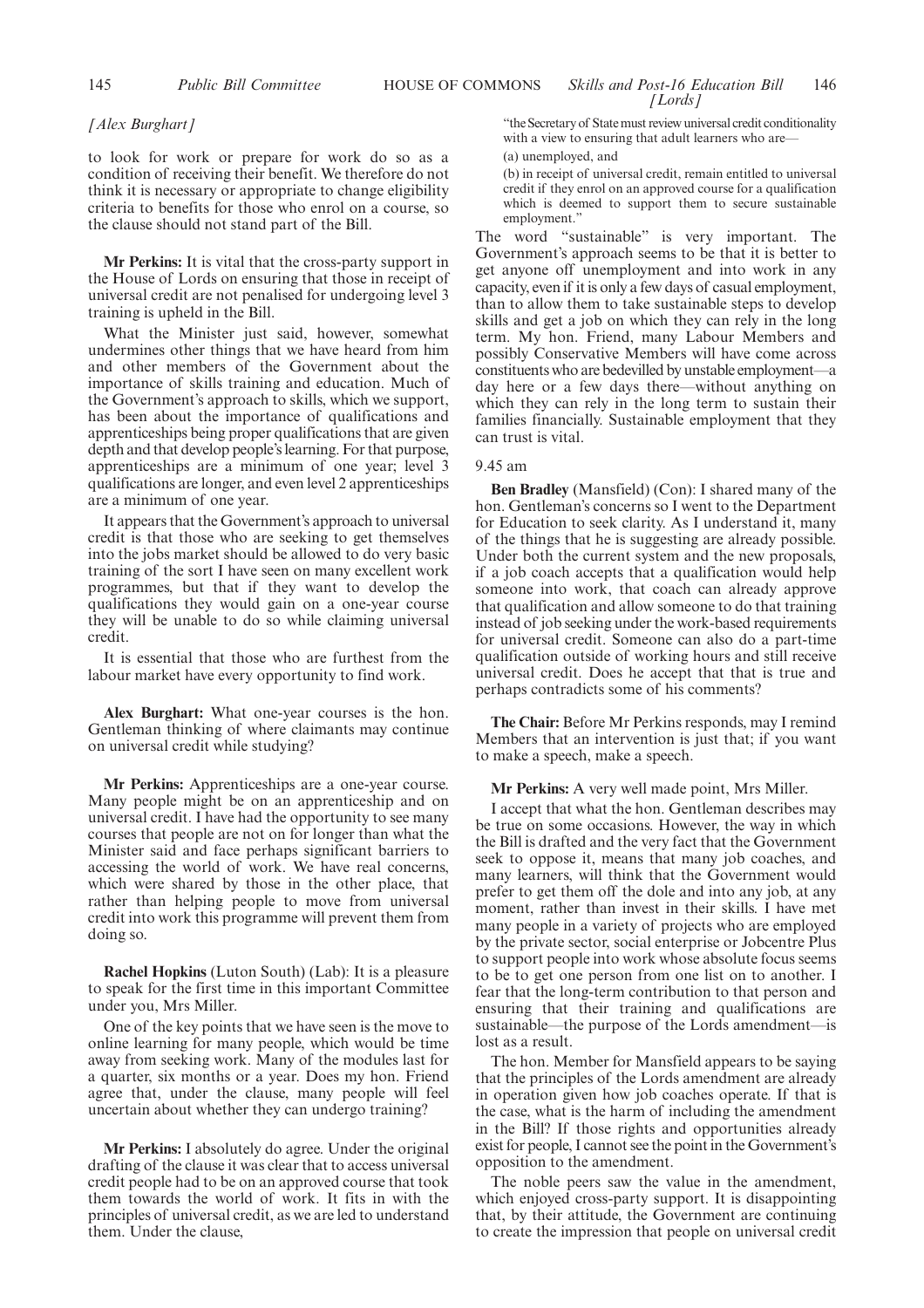who have the audacity to invest in their skills rather than simply take the very first opportunity to get off the dole and into work, however unsustainable or unreliable, should be discouraged from that.

On Second Reading, I was struck by the contribution from the hon. Member for Waveney (Peter Aldous). He said:

"the Government have placed much emphasis both on the importance of making work pay and on the current high level of job vacancies. Unfortunately, many people are currently some distance from the workplace and are not able to take advantage of these opportunities. However, many of them would be able to do so if universal credit conditions were reformed so that they could more readily access education and training. With that in mind, I urge the Government to consider carefully the amendment tabled by the Lord Bishop of Durham."—[*Official Report*, 15 November 2021; Vol. 703, c. 416.]

As I said at the time, the hon. Gentleman was absolutely right to say that.

Given the twin challenges of Brexit and covid, Ministers must do all that they can to ensure that those who are furthest from the labour market are able to retrain or upskill. It has never been more important to ensure that we make the best of every single person. We know that there are staff shortages and we can respond to that in two ways. We could say, "Well, we have got shortages in staff, so let's just get people into those jobs and fill the gap with a body." Or we could say, "Let's make sure we upskill the people who are currently furthest from the labour market, so that they are able to make a sustainable, long-term contribution." That is the approach adopted by the Labour party.

The Opposition believe that it is a travesty that people in receipt of universal credit can be penalised for taking up an opportunity that could help them move into sustainable employment. We understand that the Government want to prevent people from undertaking qualifications for the sake of it, but those in receipt of universal credit should be supported to undertake training that is deemed appropriate by their work coach, in line with the principles outlined in the Bill. I hope that Members recognise the importance of supporting the clause.

New clause 8 is designed to probe why the Government may be against people in receipt of other benefits developing their skills so that they get closer to the labour market. Many people who are on a variety of benefits, such as incapacity benefit and other legacy benefits, may be very nervous about losing their entitlements to them. We all know that it is much easier to be taken off those benefits than to be put back on them. With some patience, tolerance and support, those people would be able eventually to join the world of work. There is a false dichotomy between those who Jobcentre Plus says are ready to go into work and should be spending every hour of every day looking for a job and other people who the Government accept will never get into work. Instead, we should be supporting everyone, rather than threatening them. We tabled new clause 8 to understand for what reason the Government would be against people developing their skills in a manner that pushes them to the labour market, even if they are in receipt of benefits that do not prompt the immediate response from Government that they should be doing all that they can to find work. I commend the new clause and clause 17 to the Committee.

**Matt Western:** It is a pleasure to serve under your chairship, Mrs Miller.

I support clause 17 and new clause 8, tabled by my hon. Friend the Member for Chesterfield and me. The new clause relates to the universal credit conditionality clause that was inserted during Lords consideration of the Bill by the Lord Bishop of Durham and Baroness Bennett of Manor Castle. It relates to the issues surrounding adult learners who are unemployed and in receipt of universal credit, who would remain entitled to that benefit within law if they were on an approved course.

To put it simply, the current welfare system actively discourages people from getting the skills that they need. A person loses their rights to receive unemployment benefits if they take an educational training course. Surely that cannot be right. The "Let them Learn" report from the Association of Colleges that was published recently highlights the great work of colleges with Jobcentre Pluses to support unemployed people into work. In fact, the Association of Colleges described the current system as "unjustifiable and incoherent". Indeed, the principal of my local college wrote to me ahead of our consideration of the Bill to express her concern about the universal credit restrictions. She viewed them as causing barriers to retraining and upskilling. That cannot be right.

The truth is that unemployed people, or those in low-paid jobs, are the least likely to take out a loan for fear of risking greater indebtedness and poverty for themselves and their families. As someone who in the course of their career did courses at evening classes, I know that access to such courses is really important. However, if someone cannot afford to get to them, they simply will not take them up. The truth is that this will impact far more on certain groups than on others. We know that 53% of those on universal credit are women. We know that, as of July 2021, 30% of claimants were aged 16 to 29; 40% of people on universal credit are working.

How can those workers justify taking a cut in their monthly pay and finding time to reskill? Indeed, the Department for Education's impact assessment reveals that the cost of study is the greatest barrier to further study. That is why we propose new clause 8 and will vote against the Government. We believe that the clause introduced by the Bishop of Durham and Baroness Bennett of Manor Castle should be in the Bill.

**Alex Burghart:** We believe that it is important that the welfare system helps people to get into work as quickly as possible, but we are not blind to the fact that some people will need or desire additional training. I referred to the flexibilities we have introduced to allow people to do bootcamps—a very productive way of reskilling at speed. On my visits to Salford, Bedford and Doncaster I met people who had been referred by their work coaches and were acquiring new skills that would often lead them into new professions.

Similarly, as the hon. Member for Chesterfield mentioned, it is possible for people to be on apprenticeships while claiming universal credit if their pay is low enough, and courses for the new lifetime skills guarantee that the Prime Minister made will often be available to people who are on universal credit.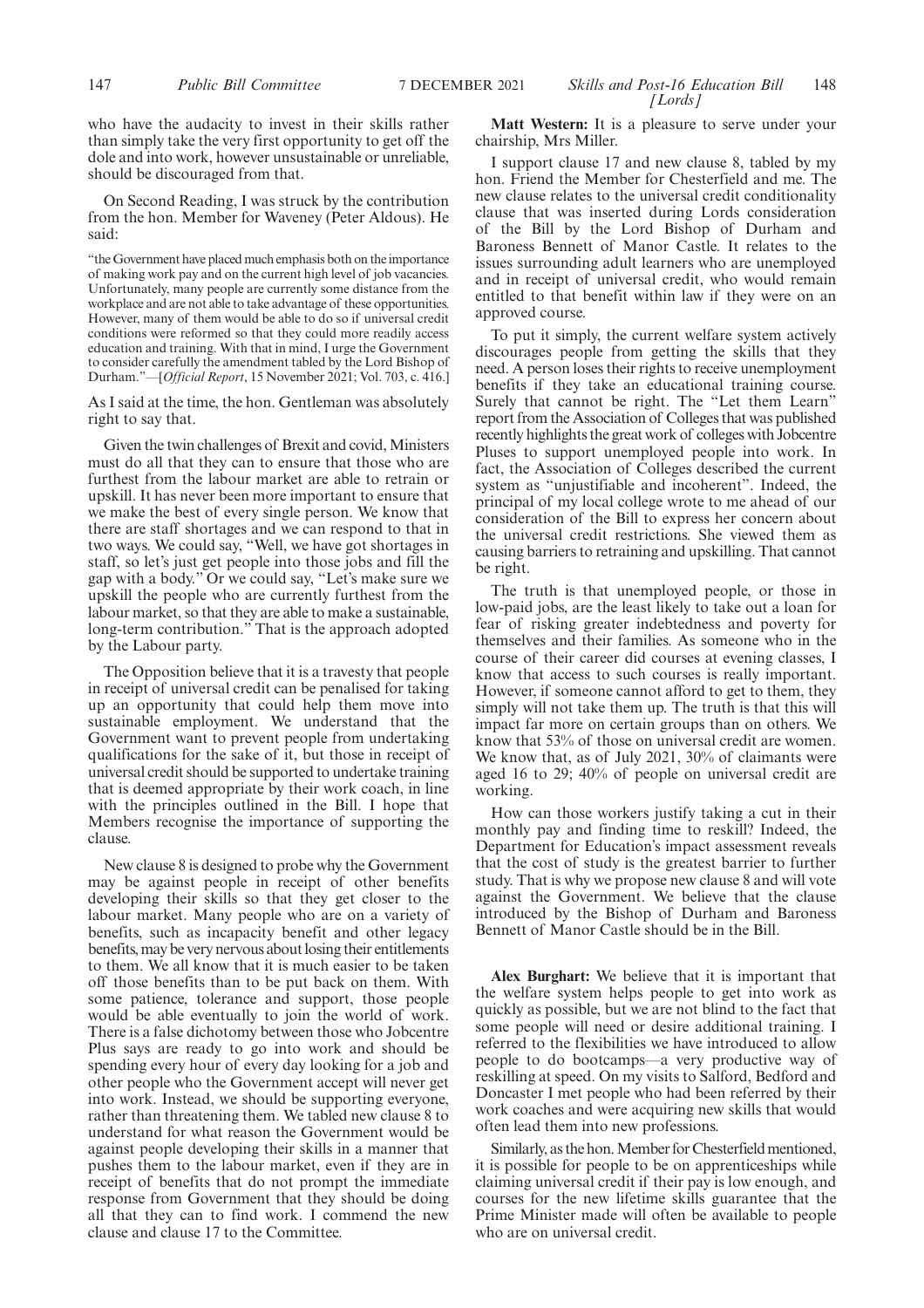## *[Alex Burghart]*

We have shown that the system is capable of flexibility. We do not believe that people ought to be able to claim benefit while on long courses. However, there are opportunities to skill up, move into work and still receive some protection from universal credit.

*Question put,* That the clause stand part of the Bill.

*The Committee divided:* Ayes 4, Noes 9.

## **Division No. 15]**

#### **AYES**

| Ali. Tahir      | Perkins, Mr Toby |
|-----------------|------------------|
| Hopkins, Rachel | Western, Matt    |

## **NOES**

| Bradley, Ben          | Johnston, David    |
|-----------------------|--------------------|
| Burghart, Alex        | Nici. Lia          |
| Carter, Andy          | Richardson, Angela |
| Clarke-Smith, Brendan |                    |
| Hunt, Tom             | Tomlinson, Michael |

*Question accordingly negatived.*

#### **Clause 18**

#### LIFELONG LEARNING: REVIEW

**Mr Perkins:** I beg to move amendment 50, page 22, line 6, at end insert-

'(1A) The Secretary of State must also prepare and publish a review of student maintenance entitlements."

*This amendment would require the Secretary of State to review the maintenance support available to further education students and courses.*

The amendment ensures that those from the most disadvantaged backgrounds have the opportunity to undertake level 3 qualifications in order to get a job or gain higher-paid qualifications.

The success of the lifetime skills guarantee depends on those who need training or upskilling being able to take up the opportunity. In his speech at Exeter college, the Prime Minister outlined, in a great fanfare, his intention—in the midst of the pandemic—that people should be able to retrain. It was clear that he appeared to have those people in mind, but little attention has been paid to how they will take up the offer if they cannot afford to put food on the table while they are studying.

We believe that it flies in the face of reason not to set out during the passage of the Bill maintenance support for those from marginalised groups and those furthest from the labour market. I believe that the Government are minded to say that they will respond in due course, but as the lifetime skills guarantee will not be fully implemented until 2023, which signals the Government's too little, too late approach to the skills challenge, we believe that it makes sense to announce maintenance support in the Bill, which is why we tabled amendment 50.

## 10 am

We do not oppose clause 18, but we believe the lifelong learning review is important, and that the Secretary of State should prepare and publish a report on the impact of the overall level of skills in England and

#### 149 *Public Bill Committee* **HOUSE OF COMMONS** *Skills and Post-16 Education Bill* 150 *[Lords]*

Wales. In fairness to the Government, they have spoken in narrative terms but they have not been in a position to make clear their proposals. A review that ensures that there is a detailed investigation of the maintenance required by people to access the skills that they need would be of real value.

**Alex Burghart:** Amendment 50 would require the Secretary of State to publish a review of student maintenance entitlements, to be conducted annually, I believe. We agree wholeheartedly with the importance of ensuring students are supported to enable them to succeed in their studies. The Government's ambition for the lifelong loan entitlement is to help those studying at higher levels to have the opportunity to choose the best course or modules based on their learning needs, rather than just choosing the funding system that is most advantageous for them.

In our forthcoming consultation on the LLE, we are seeking to understand better the barriers that learners might face in accessing it, and how the availability of maintenance loans and other forms of support could help. It is crucial that we consider the importance of creating a sustainable student finance system.

**Rachel Hopkins:** I thank the Minister for taking my intervention. In the earlier part of the debate, when the Minister was not in place, we were not able to consider Sharia-compliant loans. Will the Minister please include that in his comments?

**Alex Burghart:** I believe we will come later in the debate to another clause that treats the subject of Sharia, and I will be happy to address the hon. Lady's point then. It is something that the Government will consider.

It is crucial to consider the importance of creating a sustainable student finance system, alongside what will be necessary to ensure that the Government can offer all eligible students the opportunity to study. However, as with clause 18, imposing an annual reporting requirement would create an unnecessary burden upon Government and the taxpayer. The student support regulations are updated annually, as it is, providing the Government with a regular opportunity to introduce improvements. In addition, introducing a review requirement before the maintenance policy is finalised would be untimely, and would pre-empt the outcome of the LLE consultation.

The Bill already provides the necessary powers for maintenance support to be introduced as part of the LLE, if the decision taken is that it should, following the consultation. Advanced learner loans are currently available in further education. Learner support funds are available for adult learners aged 19 and over, and there are bursaries of up to £1,200 a year for students in specific vulnerable groups, such as care leavers. With that in mind, and given that the amendment is burdensome, pre-emptive and unnecessary, we cannot support it.

**Matt Western:**I rise to speak in favour of amendment 50, which would require the Secretary of State to review maintenance support available to further education students and courses. The Augar review recommended that student maintenance should be extended to cover students in further education as well as higher education. That was one of the important findings in that review. We have been waiting two and a half years for some outcome from the Government, which I hope we will get soon.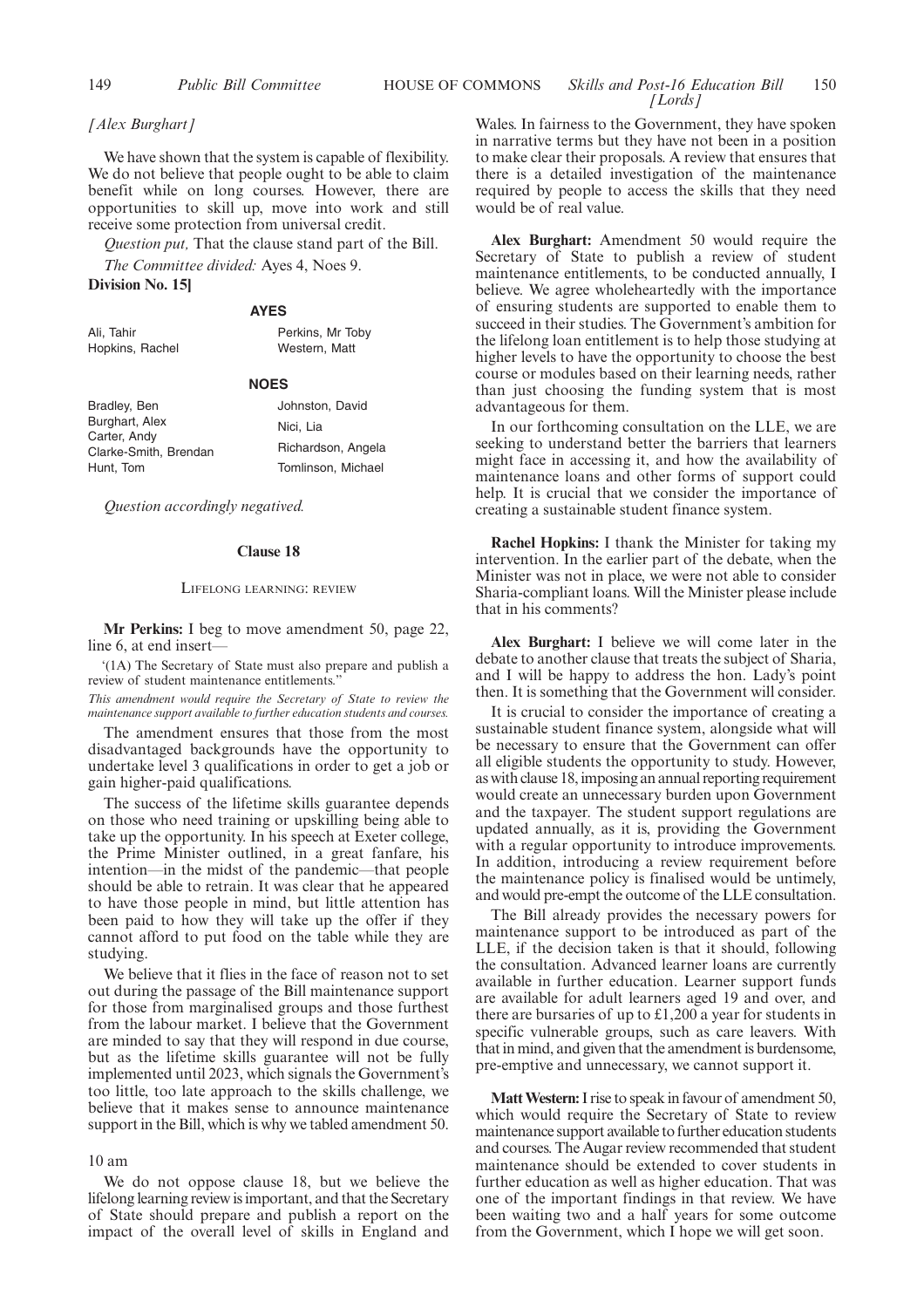## The Association of Colleges reminds us in its briefing that many adults will be unable to take up lifelong learning opportunities, because there is no support for living costs when taking a course at that level. Such people will be prevented from transforming their life chances. The Minister will be aware that the Government's own impact assessment reveals that one of the main barriers to adult learners is the cost of study, including living costs.

Right across the higher and further education landscape, there are calls from many, including the Open University, for an extension of maintenance support to FE students. The Welsh model is interesting: the Welsh Government introduced reforms to tackle that issue by extending maintenance support including, importantly, means-tested grants to all students, regardless of mode of study, while maintaining low tuition fees for part-time study.

Elsewhere, in the written evidence, Birkbeck University argued for a maintenance grant to prevent further hurdles to taking up study. Universities UK states:

"We would…welcome further details on the government's plans for introducing maintenance support for individuals studying through the'

## lifelong learning entitlement

"and, specifically, what would the minimum intensity of study be for individuals to be eligible for maintenance loans.

Those factors are important. My hon. Friend the Member for Denton and Reddish talked about his own experience the other day. I was lucky enough to go to university many decades ago—

### **Alex Burghart:** No.

**Matt Western:** It is hard to believe. The Minister is right on that point but, as a third child, I would not have been able to go were it not for the maintenance grant, back in those days. That is why being given a maintenance grant is very much a mobilising and enabling part of the provision of education, to allow young people the chance to study. Since the removal of the EMA—education maintenance allowance—many have not been able to access education, because they just cannot afford to take the courses without some form of maintenance support.

For those reasons, we tabled the amendment. I very much hope that everyone in Committee will support it.

**Mr Perkins:** Apologies for the slight delay, Mrs Miller, I was still musing on how long ago it was that my hon. Friend went to university. It was quite a shock. The points he made are important. For that reason, we believe the amendment has merit. We have heard what the Government have said. We will get the opportunity to vote on clause stand part, so we look forward to supporting it. I beg to ask leave to withdraw the amendment.

## *Amendment, by leave, withdrawn.*

*Question proposed,* That the clause stand part of the Bill.

**Alex Burghart:** The Government agree that many learners need to access courses in a more flexible way to fit their study around work, family and personal commitments, and to retrain as their circumstances and the economy change.

## 151 *Public Bill Committee Skills and Post-16 Education Bill* 7 DECEMBER 2021 152 *[Lords]*

Existing equivalent or lower qualification rules, however, were designed to help maintain a sustainable system. As such, we are designing the lifelong loan entitlement not only to support students pursuing higher and further education flexibly, but to share the costs fairly. We want the lifelong loan entitlement to provide value for money to students, the education sector and the taxpayer.

The complexity of that balance and the transformative nature of the LLE is one of many reasons why we intend to consult on its detail and scope before legislating on eligibility. It is crucial that careful consideration of the needs of providers, learners and stakeholders informs our final policy design, and that we do not pre-empt the consultation's findings; however, introducing an ongoing obligation to report annually on eligibility before the policy detail is yet finalised may prejudice the outcome of the consultation, as it could indicate a future path for ELQ rules before there has been a chance for open consultation to happen.

Beyond that, the Government believe that a yearly reporting duty in perpetuity would be an undue and disproportionate burden at this stage. Placing such a duty in primary legislation would be restrictive and out of kilter with prior similar legislation passed by Parliament on student finance. For example, the Teaching and Higher Education Act 1998 gave significant powers to the Secretary of State over student finance, with much of the detail of the policy covered in a complex suite of regulations, including eligibility, repayments and fee limits to name but a few.

It would be disproportionate to put a requirement to report in primary legislation when the system is already under continuous review and subject to frequent amendment. Previously, much of the detail on how the system works has been set out in secondary legislation, with necessary monitoring and review undertaken only after changes have been implemented and had time to embed. The Government will of course address plans for review and monitoring as we work towards the roll-out of the lifelong loan entitlement from 2025 and post implementation. I therefore believe that the clause should be removed from the Bill.

**Mr Perkins:** It is regrettable that the Government will seek to remove clause 18 from the Bill. It was introduced by the Lords for entirely the right reasons. On many occasions we have all seen the Government having to be dragged to the House in order to answer for their performance. The country also faces significant skills challenges. Who would have known a year ago that we would have spent so much of the last few months talking about the heavy goods vehicle driver crisis? Such things arise suddenly.

Given the dynamic state of skills policy—particularly, at the moment, legislatively but also in terms of employers' ability to access skills—we think that clause 18 is proportionate. It requires the Secretary of State purely to prepare and publish a report on the impact on the overall level of skills in England and Wales of the rules regarding the eligibility for funding of those undertaking further or higher education courses. There is a lot of scope within that. The level of tuition fees in this country is so disproportionate to any other nation around the world, or any of the other major competitor nations in Europe, that inevitably it pushes students to access the courses that will lead them towards the jobs that pay the most.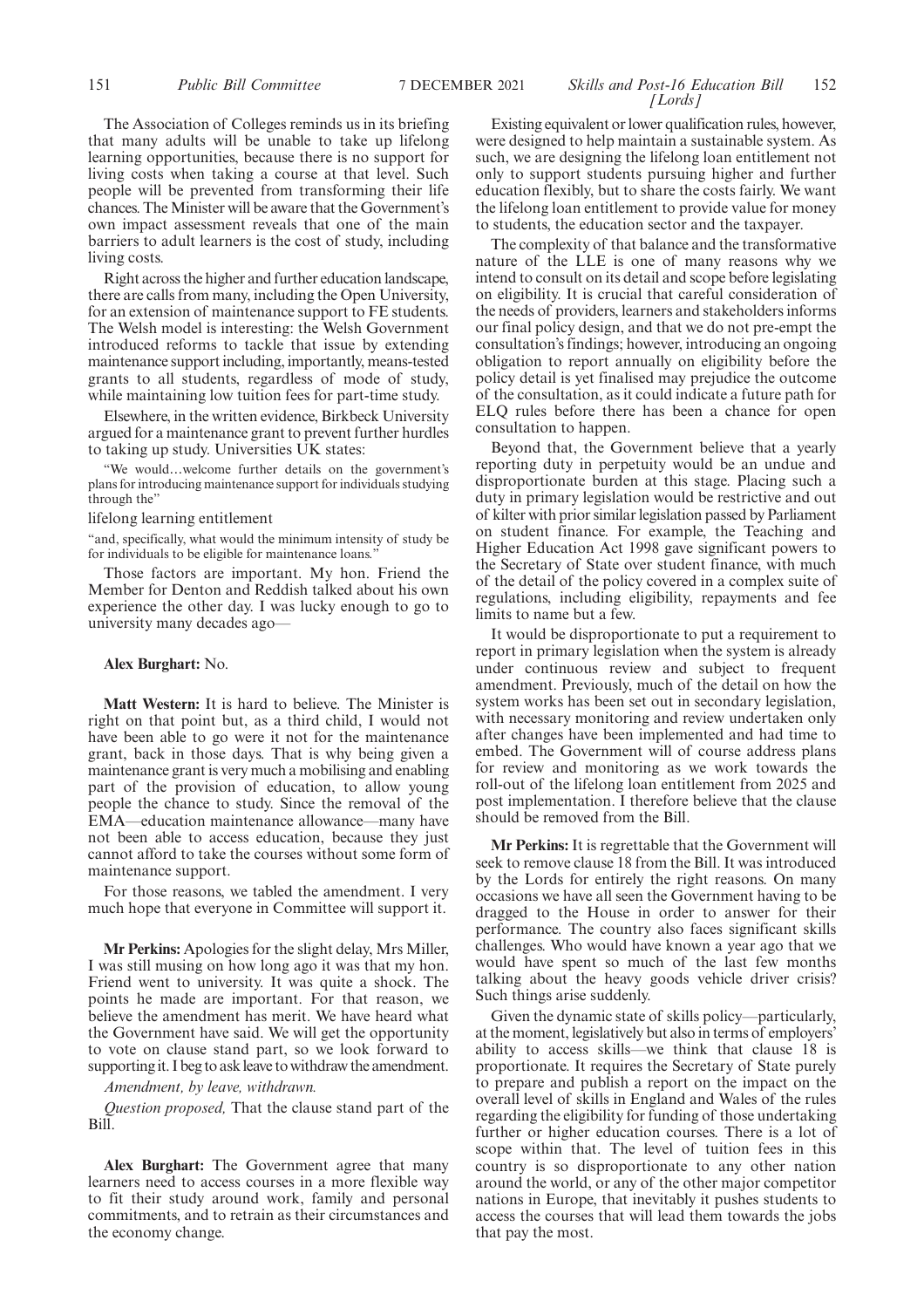## 153 *Public Bill Committee* **HOUSE OF COMMONS** *Skills and Post-16 Education Bill* 154 *[Lords]*

#### *[Mr Perkins]*

There are many crucial public servants in this country who might not end up earning king's ransoms but are performing roles of incredible importance to our country. A regular review of funding and maintenance support in the context of the level of skills is of real value. As a result of that review, the Government might think about being more flexible on tuition fees for certain courses, or taking specific steps to support learners in a variety of areas to study for the specific skills that the Government think will be of most use to our country and economy, and providing incentives for them to do so.

There are all kinds of different professions for which the Government rack their brains about how they can get more people to study. Each year we hear of courses in medical environments, for example, where thousands of places go unutilised. Such a review could push the Government to take the steps required to ensure that the country addresses those areas of skill shortages. It was a sensible amendment by their lordships, and it is regrettable that that very minimal commitment expected of the Secretary of State should be too much for the Government.

*Question put,* That the clause stand part of the Bill.

*The Committee divided:* Ayes 4, Noes 9. **Division No. 16]**

## **AYES**

| Ali. Tahir      | Perkins, Mr Toby |
|-----------------|------------------|
| Hopkins, Rachel | Western, Matt    |
|                 | <b>NOFS</b>      |

| Bradley, Ben          | Johnston, David    |
|-----------------------|--------------------|
| Burghart, Alex        | Nici. Lia          |
| Carter, Andy          |                    |
| Clarke-Smith, Brendan | Richardson, Angela |
| Hunt, Tom             | Tomlinson, Michael |

*Question accordingly negatived. Clause 18 disagreed to.*

#### **Clause 19**

INITIAL TEACHER TRAINING FOR FURTHER EDUCATION

#### 10.15 am

**Alex Burghart:** I beg to move amendment 23, in clause 19, page 22, line 34, leave out subsection (3).

*This amendment leaves out clause 19(3) of the Bill (regulations about courses of initial teacher training for further education to include provision about special educational needs awareness training), which was inserted at Lords Report.*

**The Chair:** With this it will be convenient to discuss new clause 2—*Lifelong learning: special educational needs*—

"When exercising functions under this Act, the Secretary of State must ensure that providers of further education are required to include special educational needs awareness training to all teaching staff to ensure that all staff are able to identify and adequately support those students who have special educational needs.'

*This new clause would place a duty on the Secretary of State to ensure that there is adequate special educational needs training for teachers of students in further education.*

**Alex Burghart:** We can all agree that it is vital for teachers to be trained to identify and respond to the needs of all their learners. That must include those with special educational needs and disabilities. However, the Government do not prescribe the content of further education initial teacher training. We believe that experts from the sector are best placed to design training programmes to meet the needs of learners, using a clear occupational standard as their benchmark.

The new occupational standard for FE teaching, published in September, has been developed by representatives from the sector who themselves work alongside and employ teachers. The standard clearly articulates the key knowledge, skills and behaviour that FE teachers must demonstrate. That includes an explicit requirement to actively promote equality of opportunity and inclusion by responding to the needs of all students. We believe that the standard is the right place to set out the expectations of teachers and what their training should cover, and that view is shared by sector experts themselves.

The Universities'Council for the Education of Teachers has stated that the new occupational standard for teachers in the FE sector

"provides an appropriate framework for the design and delivery of FE initial teacher training programmes—including the new qualification that UCET and other sector groups are currently helping to develop".

#### UCET is of the view that

"the standard and qualifications based on it will help to ensure that all new FE teachers are properly equipped to recognise and respond to the needs of their learners—including those with SEND".

#### Furthermore, UCET has said:

"It is vital that providers of FE ITT should be able to use their expertise and judgement to tailor training programmes to the needs of trainees and learners within the framework provided by the occupational standard."

#### It concludes that

"it would be unhelpful to remove this flexibility by mandating the content of FE ITT programmes in legislation."

I believe that it is important that we listen to the voices of expertise in the sector and do not unduly tie their hands. We have been clear that we intend to make public funding available only to FE ITT programmes that meet the new occupational standard.

Clause 19(3) as drafted, although honourable in intent, is unhelpfully restrictive. It would require the Secretary of State, when making regulations for the first time under this power, to make provision relating to SEND awareness in FE ITT even if the regulations being made did not bear at all on the content of training programmes. This is, in our view, the wrong way to achieve the right aim.

I want to directly address new clause 2. The Government are already driving up the quality of teaching in further education and strengthening the professional development of the FE workforce. We provide significant funding for programmes to help to spread good, evidence-based practice in professional development. Examples are the T-level professional development offer, which integrates support for learners with SEND throughout its offer, and the FE professional development grant pilot. Making sure that teachers have access to high-quality training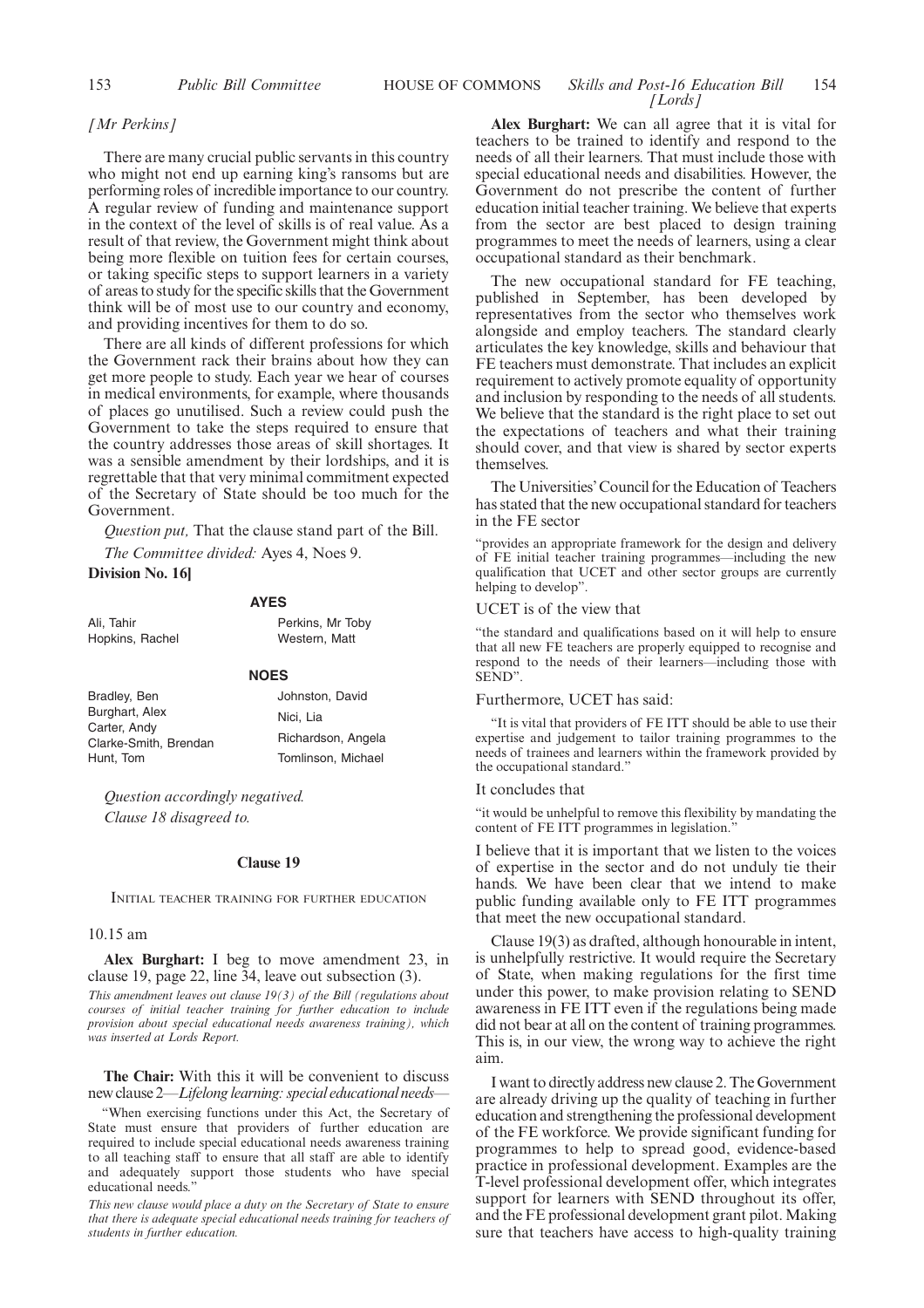## and professional development will ensure that learners, including those with SEND, receive the highest standard of teaching.

Our continuing professional development offer for teachers also includes provision delivered by the Education and Training Foundation. That training improves the capability and confidence of the FE workforce to identify and meet the needs of learners with SEND.

Ultimately, providers themselves must make decisions about what training is relevant and necessary for their teachers. That means that they can respond to the specific needs of their learners and those who teach them.

It is also important to note, outside professional development, that under the SEND code of practice there should be a named person with oversight of SEND provision in every college. Those people co-ordinate, support and contribute to the strategic and operational management of the college.

The Government are committed to ensuring that all learners, including those with SEND, are benefiting from outstanding teaching in the FE sector.

**Mr Perkins:**I rise to oppose Government amendment 23, and to discuss new clause 2, tabled by my hon. Friend the Member for Kingston upon Hull West and Hessle. I believe that clause 19 is an important clarification added to the Bill by the Lords. The Minister spoke passionately about the need for ensuring that those who attended ITT further education courses have awareness of special needs. However, it is precisely because of that that we believe clause 19 is sensible. Government amendment 23 removes **c**lause 19(3), which ensures the duty for initial teacher training providers to provide special educational needs awareness training.

That is particularly important because a huge number of people, later in life, are identifying that they have learning difficulties, be that autism, attention deficit disorder, or Asperger's syndrome. These were not picked up throughout their school career because there has been such a low level of awareness about such issues within much of the teaching profession.

We know that awareness of issues like autism has improved a great deal in recent years, but there are still many people going through our school system with other conditions, such as dyslexia, dyspraxia and others. With access to the right support, teaching could have been provided that recognised their disability and enabled them to access the curriculum to the best of their ability. It would have also enabled them to understand themselves. That is a crucial point about special needs; we must help people to understand themselves. I have spoken to many people who say, "I always knew I was different, but I never knew what it was. It was only in my 20s or my 30s that I realised." There is a family member of mine in their 40s who has recently identified having a disability of this kind.

**Tom Hunt** (Ipswich) (Con): I speak as someone with both dyslexia and dyspraxia; I was diagnosed when I was 12. Does the hon. Member agree that it is important to ensure that every single teacher—not just SEN specialists, but regular teachers—have a certain level of understanding of different types of disability, and that not all young people, or adults, process information in the same way?

## 155 *Public Bill Committee Skills and Post-16 Education Bill* 7 DECEMBER 2021 156 *[Lords]*

**Mr Perkins:** The hon. Gentleman makes an important point. That is precisely the value of this provision. It makes this not the responsibility of the special needs co-ordinator—who, if they get an opportunity to sit down with someone would have that professional awareness but, instead, makes sure that people right across the sector are able to identify these needs. We would not expect every teacher to become a full SENCO expert, but it is about them having the awareness to identify that there may be issues that need to be given further consideration that is what I think is of real value.

New clause 2 attempts to find a different way to deliver the same initiative as the one proposed by their noble lordships in clause 19, whose subsection (3) places a duty on teacher training providers to ensure that SEN training is part of their work. In new clause 2, the obligation is on all providers of FE colleges to ensure that all their staff have been provided with special needs awareness training. There are two different ways to deliver that training. It can be delivered at the point where someone is qualifying, or can be certified at the point where someone is employed. There is merit in either approach; simply to dismiss both approaches is really disappointing.

New clause 2 would place a duty on the Secretary of State to ensure that there was adequate special educational needs training for teachers of students in further education. Given the high number of students with special educational needs who access further or adult education, often as a second chance when they have had a negative experience of school, it is particularly crucial that trainee teachers in the sector have an awareness of the issues the students face.

We must remember that people within the further education sector are far more likely to have an identified special educational need than those in mainstream schooling. The sector needs this kind of awareness. The Department for Education's own figures show that the percentage of pupils with a special educational need, but no education, health and care plan, has increased to 12.2%, continuing an upward trend.

**Tom Hunt:** As the hon. Member will know, it is important to provide support at that stage, but it is also important to start as early as possible. What are his views on the ten-minute rule Bill being introduced today by my right hon. Friend the Member for West Suffolk (Matt Hancock), which would require the assessment of every primary school kid for dyslexia, and whether that should be extended to dyspraxia?

**The Chair:** I am sure Mr Perkins will draw that comment back to the subject of the debate here today, as opposed to what might be going on elsewhere.

**Mr Perkins:** I am fiercely conscious of that point, Mrs Miller. I take the restriction that has been issued by the Chair, but would say briefly that there is real value in the hon. Gentleman's point about identifying issues as early as possible—I think every one of us would appreciate that point. But, accepting that that has not happened, it is crucial to ensure that people at every level in the further education environment understand and are aware of the issues.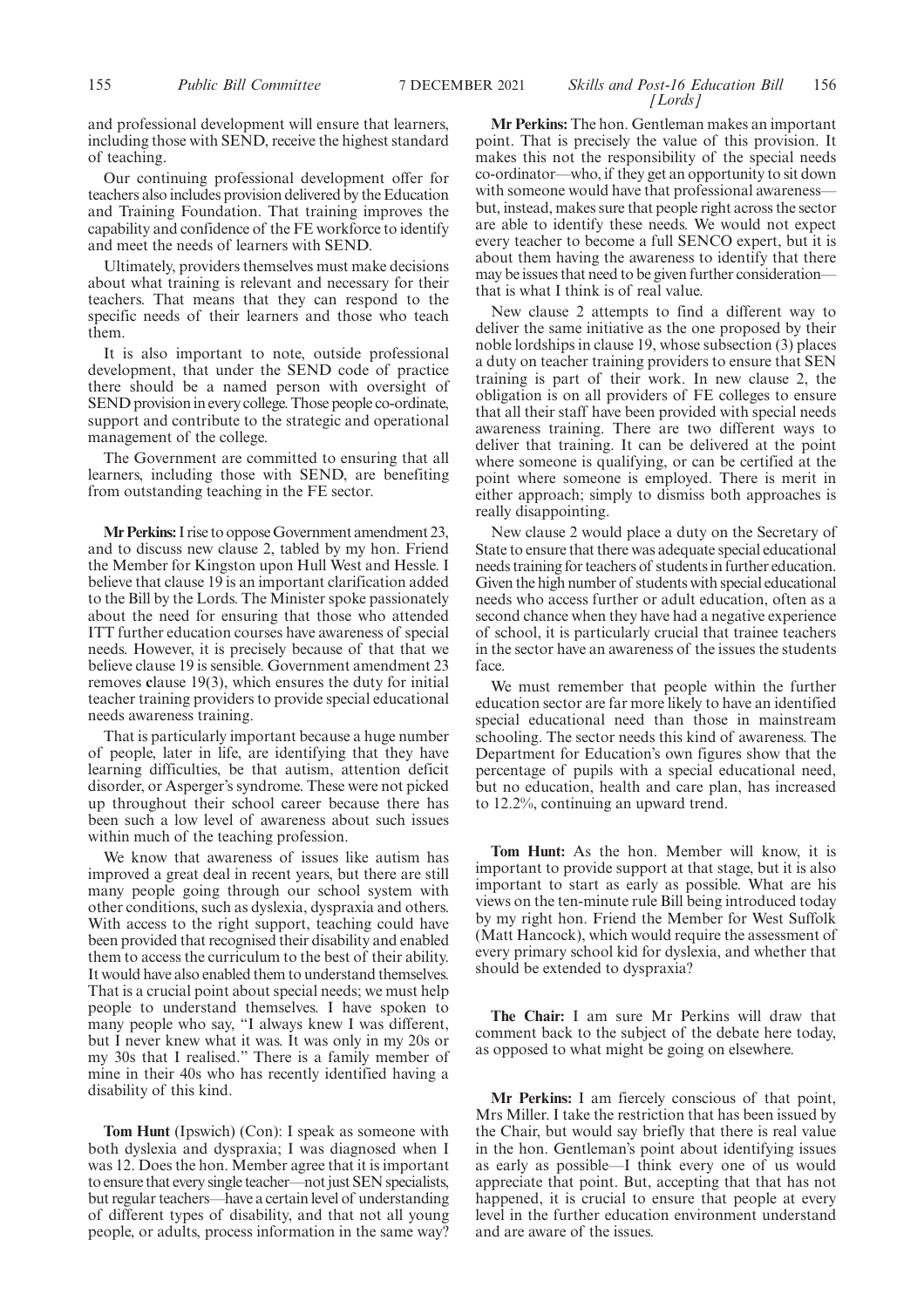## *[Mr Perkins]*

The new clause proposed by the noble Lords has real value, and I urge the Government to consider ensuring in the Bill that people across our FE sector have that awareness. The Minister has said there may be many people in that environment who do not have the need to have that awareness. As I have laid out, it is my view that it should be the responsibility of everyone to ensure that they are able to identify various kinds of special need and know how best to support learners with special needs in all kinds of environments.

**Matt Western:** I rise to speak in favour of new clause 2 and against Government amendment 23. I have various concerns with clause 19 and where the Government seem to be going with the review on initial teacher training, including the market review that the Government are consulting on and where it seems to be heading. It would be easy to conclude that they are seeking to centralise control of how teacher training is being delivered and to move away from the diverse approach that we currently enjoy. I have real concerns about what clause 19 proposes, and specifically what the Government propose with amendment 23.

#### 10.30 am

These amendments concern the inclusion of special educational needs training, as we have heard. Clause 19 was added by Lord Addington. Again, the Government are seeking to remove a clause that received widespread cross-party support. We have to understand the scale of special educational needs in our education system.

According to the National Autistic Society, one autistic child in four waits more than three years to receive the support they need in school—three years—which has a huge impact on families and loved ones, as well as those in the teaching profession. Further, 74% of parents who were polled by the society said that their child's school did not fully meet their needs. In fact, dissatisfaction levels have doubled in the four years since the charity's last education report. Proper education within the schools would certainly help to alleviate the matter. It is a shame that the initial teacher training market review did not spend more time focusing on the support that should be given to SEND students and trainee teachers to help to understand their needs.

Further education colleges have a proud record of supporting students with SEND and of providing an inclusive context. Some larger colleges cater for up to 500 SEND students, and a large minority of college students have some degree of SEND. According to the statistics, 21% of students in colleges have a learning difficulty and/or disability.

The situation has been made worse by the pandemic. According to a report from the National Children's Bureau in Northern Ireland, families of children with special educational needs and disabilities felt forgotten in the last 22 months during the response to the covid-19 pandemic.

It is vital that teaching staff have access to good-quality training in SEND as part of their continued professional development, which will help them to identify and adequately support those students who have special educational needs. That is why I am pleased to speak to and support new clause 2, which has been tabled by my hon. Friend the Member for Kingston upon Hull West and Hessle. She is the chair of the all-party parliamentary group for special educational needs and disabilities, which is why it is particularly important to give due support.

**Alex Burghart:** We fully understand the sentiment behind the changes that the Lords and the Opposition are trying to make, but we disagree with the way that they are going about them. We think that the occupational standard is the best place to contain such provisions and that the occupational standard is best owned by the profession itself. We believe that the profession ought to hold the ring on such matters. We do not want to set a precedent that every detail of initial teacher training should be set out in primary legislation. For that reason, we are acting as we are.

*Question put,* That the amendment be made.

*The Committee divided:* Ayes 9, Noes 4.

**Division No. 17]**

### **AYES**

| Bradley, Ben          | Johnston, David    |
|-----------------------|--------------------|
| Burghart, Alex        | Nici. Lia          |
| Carter, Andy          |                    |
| Clarke-Smith, Brendan | Richardson, Angela |
| Hunt, Tom             | Tomlinson, Michael |
|                       |                    |

#### **NOES**

Ali, Tahir Hopkins, Rachel Perkins, Mr Toby Western, Matt

*Question accordingly agreed to.*

*Amendment 23 agreed to.*

*Question proposed,* That the clause, as amended, stand part of the Bill.

**Alex Burghart:**It is important that the further education sector has enough suitably trained teachers to deliver the high-quality outcomes all learners deserve and that we all want to see. That is why a consistently high-quality initial teacher training offer in further education is needed. Initial teacher training in further education is not regulated, nor is there any primary legislation to allow for regulation. The clause gives the Secretary of State the flexibility to introduce measures through secondary legislation to secure or improve the quality of further education initial teacher training provision. The clause does not place requirements on trainee or practising FE teachers. To be clear, the Government have no intention of reintroducing mandatory qualifications for individual teachers in the FE sector.

We are already working with the sector to bring about the change and improvement needed. For example, we worked with a group of sector employers to support the development of a revised employer-led occupational standard for further education teaching. The clause sends a clear message that the provision of high-quality FE initial teacher training is vital, and therefore that secondary legislation should be introduced to complement and strengthen non-legislative measures where appropriate.

**Mr Perkins:** We do not oppose the clause. It is of real importance that initial teacher training for the further education sector is put on a statutory footing. We think that this is of particular importance given the scope and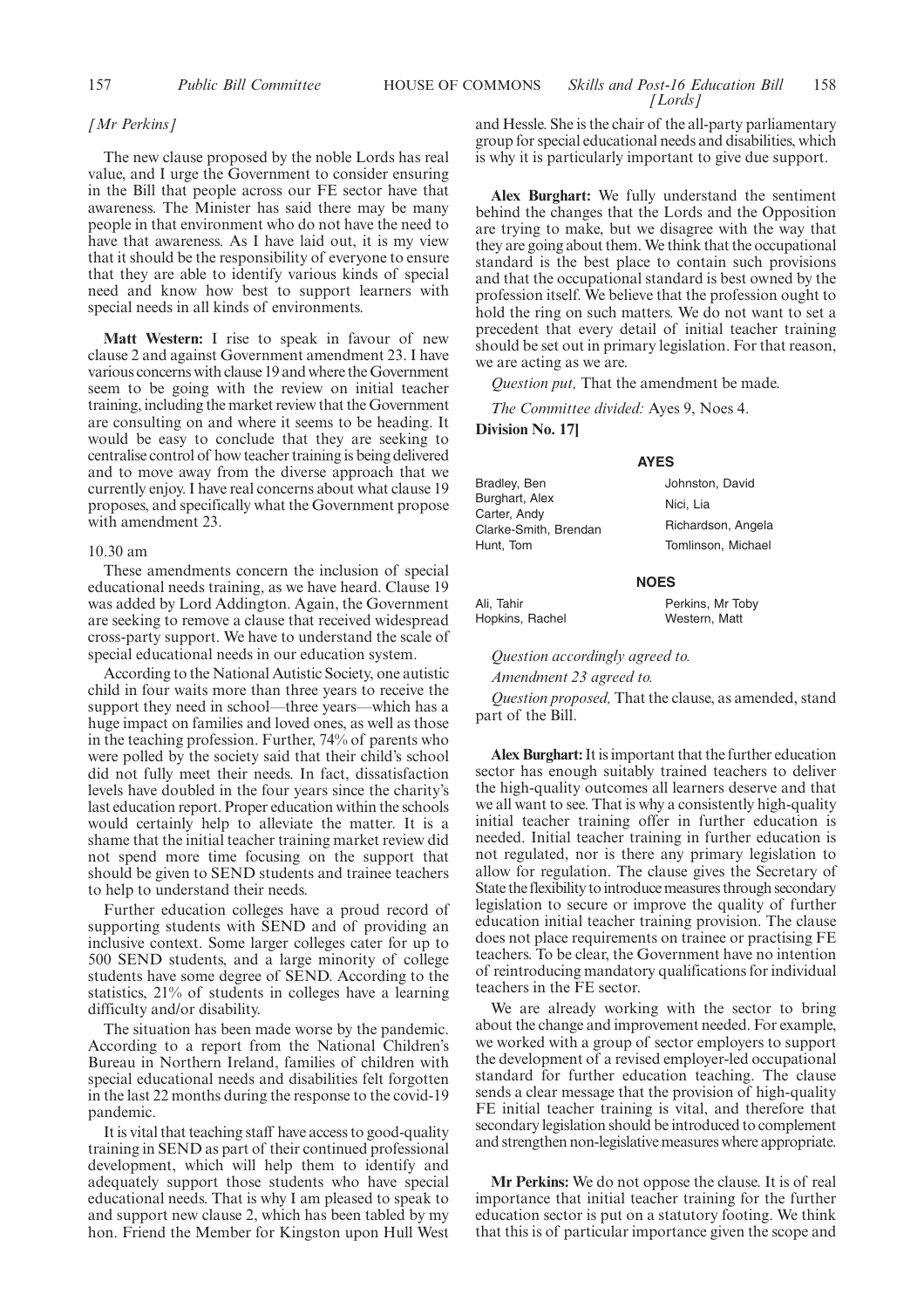## 159 **Public Bill Committee** 7 DECEMBER 2021 Skills and Post-16 Education Bill 160 *[Lords]*

scale of the sector, and that many people in FE—probably more than in any other academic establishment—move directly into lecturing from the workplace. There has often been a two-way path between people in all kinds of different vocational environments. For example, mechanics, plumbers and painter-decorators may sometimes practise their chosen trade and at other times move into the further education sector. For that reason, it is important that the best standards of training for those teachers is in place, so we welcome the Government's putting this on a statutory footing.

Obviously, it remains a regret that clause 19(3) has been deleted. We will continue to press the Government to ensure that, although that provision has been removed from the Bill, there is a real commitment to ensuring a high standard of awareness of special educational needs. On that basis, we will not oppose the clause.

*Question put and agreed to.*

*Clause 19, as amended, ordered to stand part of the Bill.*

#### **Clause 20**

#### OFFICE FOR STUDENTS: POWER TO ASSESS THE QUALITY OF HIGHER EDUCATION BY REFERENCE TO STUDENT OUTCOMES

**Matt Western:** I beg to move amendment 60, in clause 20, page 24, line 13, at end insert—

"(5A) When measuring student outcomes under subsection (5), the OfS must take account of mitigating circumstances, such as the impact of the Covid-19 pandemic.".

**The Chair:** With this it will be convenient to discuss the following:

Amendment 56, in clause 20, page 24, line 16, at end insert—

"(6A) The OfS must consult the higher education sector before determining a minimum level in relation to a measure of student outcomes.".

*This amendment requires the OfS to consult the higher education sector before determining minimum levels.*

Amendment 57, in clause 20, page 24, line 17, leave out "not".

*This amendment requires the OfS to determine and publish different levels to reflect differences in student characteristics, different institutions or types of institution, different subjects or courses, or any other such factor.*

Amendment 58, in clause 20, page 24, line 23, leave out "or subject being studied".

*This amendment is intended to probe the OfS's powers of intervention at subject level.*

Amendment 55, in clause 20, page 24, line 24, at end insert—

"(7A) When making decisions of a strategic nature in relation to a measure of student outcomes, the OfS must have due regard to the potential impact on the participation in higher education of students from disadvantaged and underrepresented groups.". *This amendment seeks to ensure that the OfS's measure of student outcomes does not jeopardise widening participation for students from disadvantaged and underrepresented groups.*

Amendment 59, in clause 20, page 24, line 28, at end insert—

"(8A) The OfS must work together with the devolved authorities to minimise the potential for different assessments of the quality of higher education with a view to protecting the United Kingdom's higher education sectors' international reputation.".

*This amendment probes the impact that moving the English higher education sector out of line with the UK Quality Code will have upon the coherence and consistency of UK quality assessment and the UK's HE sectors' international standing.*

**Matt Western:** It is a pleasure to be able to give my hon. Friend the Member for Chesterfield a bit of a break this morning, given that he has been doing so much hard work in the past hour or so. The amendments essentially relate to the role of the Office for Students. I have been in my role a short time—slightly longer than the Minister—but I have to say that I have some reservations about what the Office for Students is doing presently. I understand its remit and purpose, but I am not sure what direction it seems to be taking us in. That direction comes from its leadership. It is a shame that the chief executive is standing down. We need more continuity there, and I await the appointment of her replacement with great interest.

We have tabled several amendments. Amendment 60 would require the Office for Students to bear in mind mitigating measures—for example, the past 22 months of the covid-19 pandemic and the impact it has had on students and therefore on outcomes. When assessing quality, it is important that quality is understood in the context of such factors. In the case of the past two years, there has clearly been a huge impact on students and their ability to learn, despite the best efforts of lecturers and the teaching profession to deliver as much as possible as well as possible in really challenging circumstances, whether face to face or mostly online. So much of the normal teaching framework has been greatly challenged.

The most recent pilot of the student covid insight survey showed that students' experience has changed dramatically because of coronavirus. On the academic experience, 29% of students reported being dissatisfied or very dissatisfied with their experience in the first term. Statistics from the Library highlight employment levels for those aged 16 to 24; I am not talking about outcomes. It is easy to look at what has happened to employment as an obvious measure of outcome, but employment levels have fallen 9%, which has clearly had a huge impact on the student outcome as a result of the national crisis.

The Institute for Fiscal Studies has also found that the impact of the pandemic has been very likely to disrupt the career progression of those in the early stages, with many graduates potentially delaying their entry to the labour market by staying in education. Research by jobs website Milkround provides us with further evidence. It shows that, compared with the typical 60%, just 18% of graduates are securing jobs this year—a third of the figure we would normally expect.

The purpose of the amendment is to identify and recognise the need to establish a link between what we might call force majeure events such as the pandemic and ensuring that the OfS is more flexible when considering student outcomes. It cannot be a static metric. That point is echoed by a significant representative body for the higher education sector, Universities UK, which states:

"Employment outcomes will also be impacted by national and local economic conditions."

It is important that the OfS bears that in mind in any framework that it establishes for outcomes.

Amendment 56 has been tabled because we want to see true and substantive consultation with the higher education sector before the outcomes are defined. The Government should talk to the Universities UK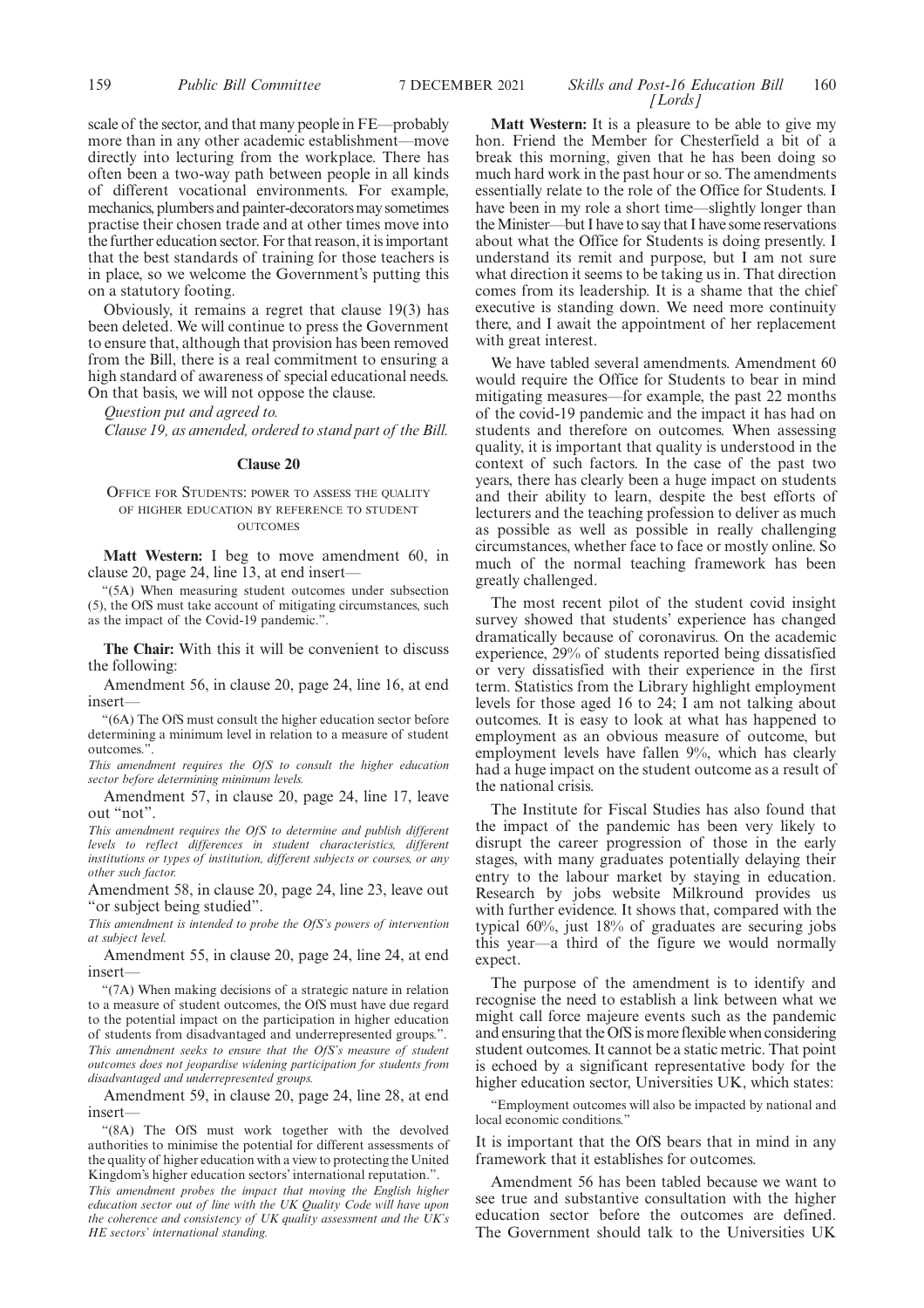## 161 *Public Bill Committee* **HOUSE OF COMMONS** *Skills and Post-16 Education Bill* 162 *[Lords]*

## *[Matt Western]*

representative body, which has been exploring the development of a framework in England for an institutional programme and course review process centred on best practice. Given that Universities UK represents 140 institutions, collaborating with them and exploring the work that already exists would be a sensible start for the Government to focus on. Universities UK also says that it is "unclear whether the baselines" of minimum assessment of standards

"will be subject to thorough consultation."

I hope the Government will start a consultation programme with all the representative bodies to understand how they may structure student outcomes.

#### 10.45 am

We cannot afford this to become some simplistic metric that is based purely on initial earnings in the first year of employment, which is one such measure that has been proposed. Amendment 57 allows the OfS to publish data that takes into account the geographical and socioeconomic differences, which I am sure you, Mrs Miller, would appreciate, and how important such differences are in determining student outcomes. These differences must be considered because where someone starts and where they end up shows the improvement that is achieved through the education process. There is much variation, as we know, in all those factors, and they are significant in determining outcomes.

Unfortunately, it seems that, as it stands, the provision will adopt a "one-size-fits-all approach"—not my words, but those of the Open University. I am concerned that if we do not consider the regions and the types of students in this process, we will dissuade universities from accepting students from low-income backgrounds, who are more likely to drop out of their course because of outside factors.

The metric of retention may seem like an obvious and simple measure to use in terms of the quality or outcome of the course, but there are many factors that come into play. I stress that the Government need to consult with the sector to understand the complexities involved in arriving at the metrics to measure outcomes. As it stands, the clause will have a big impact on the smaller, more local universities that often take students from lower economic and more challenging social backgrounds.

Amendment 58 is an exploratory amendment to see if the OfS will probe into individual courses or modules. Various questions are being raised about how a one-sizefits-all approach to assessing student outcomes will be applied outside of a three-year degree. A three-year degree is a simple thing to measure, but are the Government and the OfS seeking to measure the component parts, that is, the individual modules taken in a course? Is that the granularity the Government are considering for measuring outcomes? That is something that we clearly need to know. In particular, with certain courses being delivered on a modular basis—say with the Open University or other providers—that will be extremely relevant.

The clause is currently a permissive clause and does not formally extend the OfS's powers, but it does clarify the levers available. My question to the Minister is, will he provide more clarity on how far that power will stretch, particularly in the light of the comments made just a few days ago by the chair of the Office for Students, Lord Wharton, on the second OfS strategy that the body will be more assertive in intervening on universities and colleges to uphold their obligations? The chair's language is perhaps slightly more aggressive than I would have expected, but we need to understand what is being considered because it seems that he is the person who is very much directing the course of higher and further education.

What considerations will be given to the UK quality code and the reputation of UK higher education? New analysis of the economic impact of international students in the UK has shown that the net impact of just one cohort of international students in 2018-19 was worth nearly £26 billion to the UK economy. The majority of overseas undergraduate students on STEM courses—51% of respondents—said that they chose a UK institution because of its reputation for high-quality education, with another 29% saying that a qualification from this country offers excellent career prospects in their discipline. Just over a fifth attributed their choice to the presence of friends and relatives, according to research from the British Council published the other day.

The amendments are designed to ensure that the Government open themselves to true consultation with the sector to get its views and understand the work it is already doing and the great number of factors that we all appreciate come into play and impact on a student's outcomes. That is important if we are to get a proper form of measuring university outcomes rather than using a simplistic measure for different universities and colleges when they are already doing a terrific job in their regions, perhaps against the odds.

**Alex Burghart:** I rise to speak to this monster group of amendments: 60, 57, 56, 58, 55 and 59.

Amendment 60 would add to the power in clause 20 an obligation on the Office for Students to assess and consider mitigating circumstances such as the pandemic. The OfS is already required to take into account wider factors when assessing the performance of providers. It has a general duty to have regard to the need to promote equality and opportunity and is subject to the public sector equality duty. It also has a public law obligation to take all material factors into account when reaching a decision.

The OfS will therefore consider a range of different contextual factors that may explain the reasons for a provider's performance before reaching any final judgment. For example, this may include factors such as the relative proportions of students from disadvantaged or underrepresented backgrounds. This could also include information from the provider about the actions it has taken, or plans to take, to improve quality, and external factors that may be outside a provider's control such as the pandemic.

The OfS has previously produced guidance on how it expects providers to comply with the quality and standardsrelated registration conditions in the light of the pandemic. It is well aware that particular circumstances may be in play at a particular time, including the disruption caused by the covid-19 pandemic.

Amendment 57 would leave out the word "not" and in doing so completely reverse the purpose of this clause. Students would be expected to accept that they might achieve different outcomes—and, in some cases,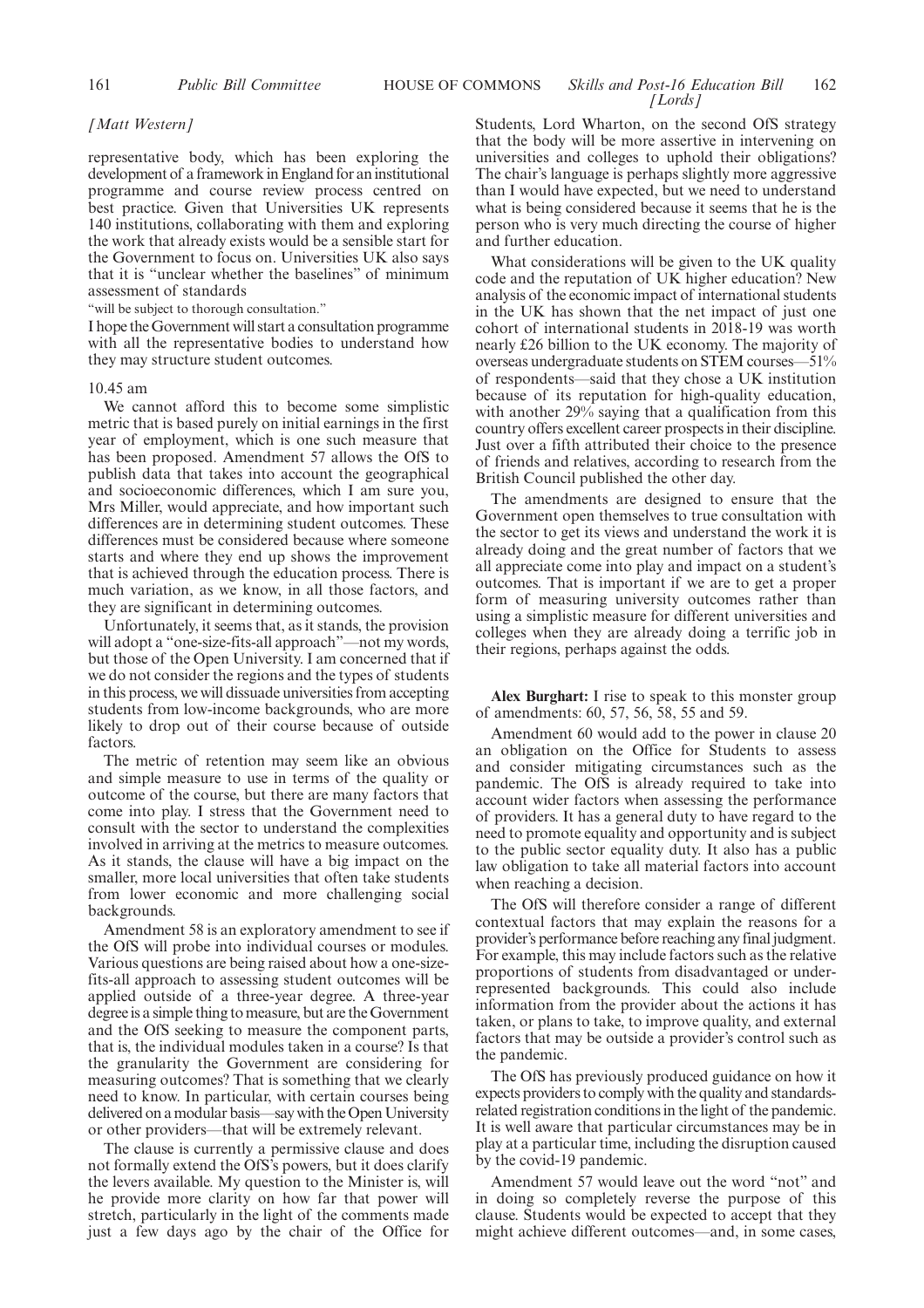## 163 **Public Bill Committee** 7 DECEMBER 2021 *Skills and Post-16 Education Bill* 164 *[Lords]*

lower outcomes—depending on their background, which risks entrenching disadvantage in the system. That cannot be right. Every student, regardless of their background, has a right to expect the same minimum level of quality that is likely to improve their prospects in life. That is why we included the provision in this clause to make clear that there is no mandate on the OfS to benchmark the minimum levels of standards it sets based on factors such as particular student characteristics. The OfS will none the less continue to consider appropriate contexts, including student characteristics, and make well-rounded judgments when assessing individual providers.

Amendment 56 would require the OfS to consult before determining minimum levels of student outcomes. I reassure the Committee that, under the Higher Education and Research Act 2017, the OfS already has a statutory duty to consult before publishing any revised version of its regulatory framework, including on quality measures. In relation to student outcomes specifically, it has already undergone one round of consultation, while a further consultation on specific outcome levels and how the OfS will take wider context into account will be published early next year. The amendment is therefore unnecessary.

Amendment 58 suggests that the OfS may be required to determine different expected outcome levels by reference to each subject, which would be inappropriate. Requiring the OfS to determine different minimum outcome levels for different subjects would mean that students studying certain subjects would be expected to accept different and, in some cases, lower outcomes than if they had chosen a different subject. All students should expect that minimum levels of continuation and completion rates, as well as the proportion of students that achieve employment commensurate with their qualifications, will be the same for all subjects.

Amendment 55 would require that the OfS has regard to widening participation for disadvantaged and underrepresented groups.However, I assure the Committee that the OfS already has to take due regard of the impact of its decisions on disadvantaged and underrepresented groups. The minimum expected levels of student outcomes will form only part of the overall context the OfS takes into account as it makes rounded judgments. When itexercises any function, it must, under section 2 of the Higher Education and Research Act 2017, have regard to the need to promote equality of opportunity in connection with access to and participation in higher education, and that duty applies when the OfS looks at how disadvantaged students and traditionally under-represented groups are supported and what they go on to achieve. It includes access, successful participation, outcomes and progression to employment or further study. The OfS has a public law obligation to consider relevant wider factors, which could include, amongst other things, the characteristics of a provider's students, where appropriate.

Amendment 59 would require the OfS to work with devolved Administrations to minimise different assessments of higher education quality. HE is a devolved matter, and it is right that each Administration should be free to drive up quality in the way they think best. I understand that there is a concern about the removal of direct reference to the UK quality code from the guidance in the OfS's regulatory framework and its impact on the reputation of the UK's higher education sector, but the OfS has already made clear that its regulatory requirements would continue to cover the issues in the expectations and core practices of the quality code, which will remain an important feature of the regulatory framework. The OfS is not proposing to abolish the UK quality code indeed, it has no power to do so. The code will continue to be important in the sector and providers will still be able to use it.

I would like to take this opportunity to announce the Government's intention to table an amendment on Report that will give the OfS an explicit power to publish information about its compliance and enforcement functions, in particular when investigating higher education providers for potential breaches of registration conditions, which will give the OfS protection from defamation claims when it does so. That increased transparency will be in line with other regulators' powers and protections, including appropriate safeguards.

**Rachel Hopkins:** I rise to support my hon. Friend the Member for Warwick and Leamington and the proposed amendments, in particular those including the requirement to consult the higher education sector before determining the standards. My constituency, Luton South, is home to the fantastic University of Bedfordshire, which takes many non-traditional students—for want of a better term. The majority of its students are older and may be working and studying additional qualifications to support their work. Many come from disadvantaged and underrepresented groups. It is vital that we understand the difference that universities like the University of Bedfordshire make to those people's lives when considering the clauses and the amendments proposed.

#### 11 am

I also want to ensure that the widening participation aspect is considered thoroughly. There are so many people who have had no formal education who then come on to access courses and foundation degrees as part of their working life in order to better their skill level. The Bill is all about skills and improvements. With regard to measuring student outcomes and reflecting on the public sector equality duty, many students at the University of Bedfordshire come from very low socioeconomic groups, which is not always covered by the equality duty. I want to ensure that that is explicitly understood in any guidance and requirements of the OfS. I add my support for the amendment and the intention of what it is trying to achieve, in recognition of the many students at the University of Bedfordshire in Luton South.

**Matt Western:** I thank the Minister and my hon. Friend the Member for Luton South for their comments. Let me pick up on the points my hon. Friend just made. Educators and educationalists are concerned that these measures could lead to a reduction in opportunity and access, and that many could feel marginalised in the education process. I am not a specialist and have no background in education, but I understand that many schools have started to direct and encourage students to take certain GCSEs, to stay on to take A-level, BTECs or whatever. They may be prevented from doing so because of concern about the results achieved by that school or college, which could dissuade them.

It can never be known at the start what will happen to a student with the right sort of teaching and course. That education could bring alive their interest in a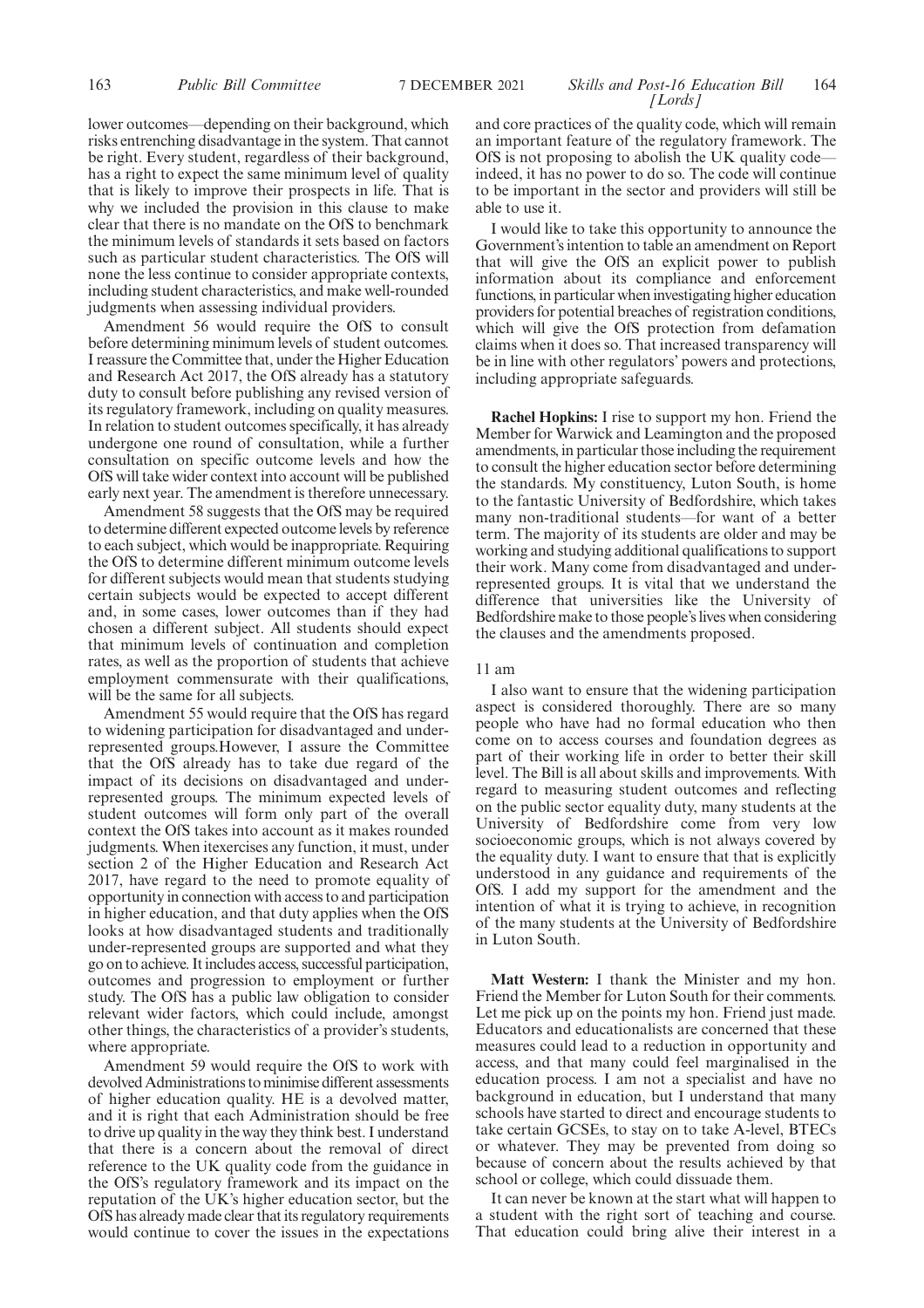## 165 *Public Bill Committee* **HOUSE OF COMMONS** *Skills and Post-16 Education Bill* 166 *[Lords]*

*[Matt Western]*

subject. I would underline the sense of caution that motivates the amendments. The Government need to tread incredibly carefully, for fear of reducing access and participation in our education sector. I appreciate that you may wish to restrict the number of amendments put to a vote, Mrs Miller, so I beg to ask leave to withdraw the amendment.

*Amendment, by leave, withdrawn.*

*Amendment proposed*: 56, in clause 20, page 24, line 16, at end insert—

'(6A) The OfS must consult the higher education sector before determining a minimum level in relation to a measure of student outcomes."—*(Matt Western.)*

*This amendment requires the OfS to consult the higher education sector before determining minimum levels.*

**AYES**

*Question put,* That the amendment be made.

*The Committee divided:* Ayes 4, Noes 9.

#### **Division No. 18]**

|                 | <b>AILY</b>      |
|-----------------|------------------|
| Ali. Tahir      | Perkins, Mr Toby |
| Hopkins, Rachel | Western, Matt    |

## **NOES**

| Bradley, Ben                          | Johnston, David    |
|---------------------------------------|--------------------|
| Burghart, Alex                        | Nici. Lia          |
| Carter, Andy<br>Clarke-Smith, Brendan | Richardson, Angela |
| Hunt, Tom                             | Tomlinson, Michael |
|                                       |                    |

#### *Question accordingly negatived.*

*Amendment proposed*: 55, in clause 20, page 24, line 24, at end insert—

'(7A) When making decisions of a strategic nature in relation to a measure of student outcomes, the OfS must have due regard to the potential impact on the participation in higher education of students from disadvantaged and underrepresented groups." —*(Matt Western.)*

*This amendment seeks to ensure that the OfS's measure of student outcomes does not jeopardise widening participation for students from disadvantaged and underrepresented groups.*

*Question put,* That the amendment be made.

*The Committee divided:* Ayes 4, Noes 9.

## **Division No. 19]**

|                 | <b>AYES</b>      |
|-----------------|------------------|
| Ali. Tahir      | Perkins, Mr Toby |
| Hopkins, Rachel | Western, Matt    |

#### **NOES**

| Bradley, Ben                          | Johnston, David    |
|---------------------------------------|--------------------|
| Burghart, Alex                        | Nici. Lia          |
| Carter, Andy<br>Clarke-Smith, Brendan | Richardson, Angela |
| Hunt, Tom                             | Tomlinson, Michael |

## *Question accordingly negatived.*

*Question proposed,* That the clause stand part of the Bill.

**Alex Burghart:** Clause 20 clarifies the provisions set out in section 23 of the Higher Education and Research Act 2017, known as HERA, which relate to the assessment of the quality of higher education provided by a registered provider. Section 23 of HERA currently places no restrictions or stipulations on how the Office for Students might assess quality or standards. Clause 20 provides some much-needed clarity. It puts beyond doubt the OfS's ability both to determine minimum expected levels of student outcomes and to take those into account alongside many other factors when it makes its overall and well-rounded assessment of quality. It also makes clear that if outcome measures are to be used, the outcomes can be any the OfS considers appropriate.

The OfS looks at important indicators of high-quality higher education that are hugely valuable to students. They may include student continuation and completion rates and progression of graduates to professional or skilled employment or further study. The OfS is already regulating on that basis. The Government believe strongly that every student, regardless of background, has a right to expect the same minimum level of quality and the same opportunities to go on to achieve successful outcomes. Students from underrepresented groups should not be expected to accept lower quality, including poorer outcomes, than other students. That is why the clause also makes clear that there is no mandate on the OfS to benchmark the minimum levels of standards it sets based on factors such as particular student characteristics. The use of minimum levels for student outcomes is not and will not be a blunt instrument that relies only on data.

Absolute outcomes are only one aspect of a provider's performance. To make a well-rounded judgment on a provider's absolute performance, the OfS will consider a higher education provider's appropriate context before determining whether a registration condition has been met. Alongside that work on baselines, the new Director for Fair Access is tasked with rewriting national targets to focus on social mobility and ensuring that higher education providers rewrite their access and participation plans. New and ambitious targets will be set to raise standards in schools, reduce drop-out rates at university and improve progression into high-paid, high-skilled jobs.

Clause 20 is an important element of the Bill because it serves to ensure that higher education provision delivers quality for all students, the taxpayer and the economy.

**Matt Western:** I do not have any further points to make and will not press any other amendments.

*Question put and agreed to. Clause 20 accordingly ordered to stand part of the Bill.*

## **Clause 21**

#### LIST OF RELEVANT PROVIDERS

**Mr Perkins**: I beg to move amendment 29, in clause 21, page 25, line 10, at end insert—

> '(aa) for mayoral combined authorities or other authorities as defined by the Secretary of State, to keep a list of relevant education or training providers who meet the conditions specified by the authority in respect of that education or training;'.

*The effect of this amendment is that mayoral combined authorities or other authorities as defined by the Secretary of State will be able to establish a list of their own relevant education or training providers.*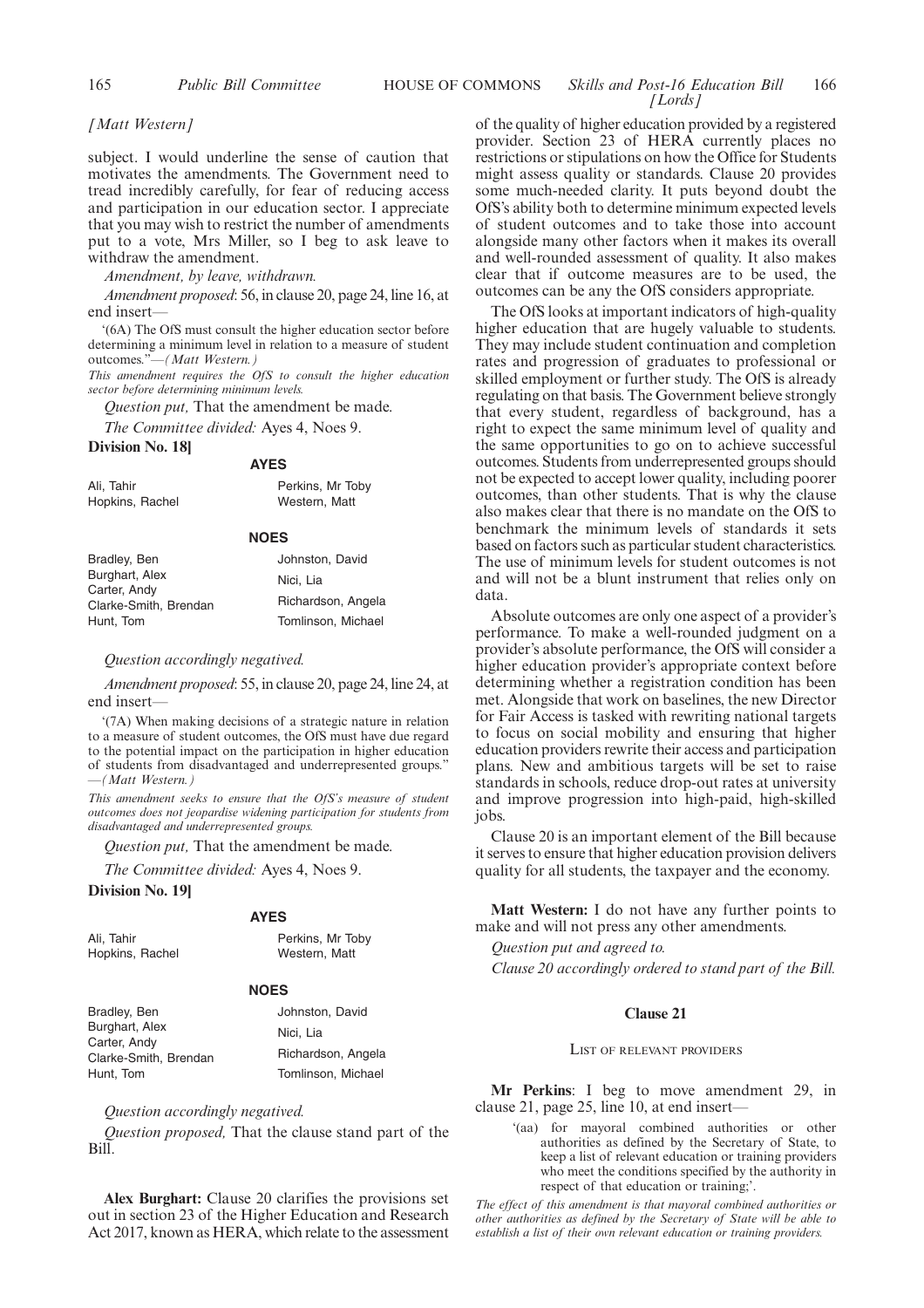## 167 *Public Bill Committee Skills and Post-16 Education Bill* 7 DECEMBER 2021 168 *[Lords]*

**The Chair:** With this it will be convenient to discuss the following:

Amendment 30, in clause 21, page 26, line 12, at end insert 'including mayoral combined authorities or other funding authorities.'

*This amendment is consequential on Amendment 29.*

Amendment 31, in clause 22, page 27, line 8, after '(a)' insert 'or (b)'.

*This amendment is consequential on Amendment 30.*

**Mr Perkins:**It is a great pleasure to move the amendment in the name of the hon. Member for Bury South (Christian Wakeford), my hon. Friend the Member for Warwick and Leamington and myself. The amendments concern the Government's plans to have a list of preferred providers. What could go wrong with this Government and a list of preferred providers, I hear hon. Members ask? There have been reasons to question the Government's record when it comes to relevant providers. The particular concern that the hon. Member for Bury South and I, and others, have is that when it comes to the Secretary of State and his Whitehall colleagues providing a list of providers to be considered appropriate by metro Mayors and combined authorities in Birmingham, Manchester, Leeds or anywhere else, important local providers will be missed out.

The amendment was tabled because of those local providers, both private sector providers and social enterprises, which might not have the huge ability to do detailed tenders but are important and proven in many local areas. There is a real concern in Manchester from the metro Mayor, which I suspect is where the interest of the hon. Member for Bury South comes from, and in other areas, that their importance should be recognised.

The amendment says that provision should be made, "for mayoral combined authorities or other authorities as defined by the Secretary of State, to keep a list of relevant education or training providers who meet the conditions specified by the authority in respect of that education or training".

Amendment 30 would add,

"including mayoral combined authorities or other funding authorities", to clause 21. It is really important that those local providers can be utilised by local combined authorities and metro Mayors.

During the Bill's stages, there has been much talk about devolution and the importance of local decision making, but at every turn, we see the opposite—the Secretary of State is clawing back power for himself. In this case, without the amendment, that would be at the expense of local decision making, because if the mayoral combined authority was in a position to say, "We've worked really closely with a provider," but for whatever reason, the provider was not on the Secretary of State's list, it could be missed out.

The amendment seeks to ensure that the Government, who once passionately championed devolution, do not allow Whitehall decision makers to prevent the continuation of local arrangements and relationships that are delivering for local communities. As I said, there is concern that the Secretary of State's list of relevant providers will exclude local providers that may not offer the scale and scope of national providers but are proven and have a successful track record in local areas. I have been to Manchester and discussed in great detail the strong relationship that the Mayor's office has established with local small and medium-sized enterprises and social enterprises that are doing great work locally.

It sometimes feels as though the Government have a love affair with major firms that promise them the world. We fear that smaller providers will inevitably be missed off the Secretary of State's list and that local learners and local businesses will be the biggest losers. It is vital that mayoral combined authorities, and other authorities that have local expertise, can continue those agreements with existing providers and that there is no break in provision where funding contracts are in place for adult education. Again, it feels as though the clause seeks to centralise power in the hands of the Secretary of State without paying due consideration to local representation, which is why I am keen to support amendment 29.

**Alex Burghart:** The amendments aim to give mayoral combined authorities and other authorities the power to keep their own lists of relevant education or training providers, specify their own conditions and exercise discretion about whether certain conditions have been met by relevant providers. The list of post-16 education and training providers that can be established under the powers in the clause aims to put in place guiding principles for a coherent and consistent scheme to protect learners in the case of provider failure. This important, specific point is made in subsection  $(5)$ , which says:

"A condition may be specified in regulations under subsection (1)(a) only where the Secretary of State considers that specifying the condition in relation to a relevant provider may assist in preventing, or mitigating the adverse effects of, a disorderly cessation in the provision of education or training by the relevant provider."

The whole clause is there to prevent circumstances in which providers crash out of the market and leave those in training with nowhere to go.

## 11.15 am

The amendments could lead to multiple lists of providers with different requirements for each list, which would be confusing for providers and learners and would lead to additional bureaucracy for providers. We cannot support the amendments, because one of our principal aims is to create a consistent and rigorous set of requirements for providers at a national level, so that providers and learners have clarity on what is expected to protect learners and public funds from provider failure and the disruption that causes.

**Mr Perkins:** The Minister has a tendency to sit down rather abruptly before he has had the opportunity to respond to things that have been raised, so I just wanted to catch him at this moment. Will he explain what about subsection (5) in any way secures the quality and robustness of those providers? Is it his view that the Secretary of State's list will somehow ensure the finances or quality of that provider? What assurances can he give the hon. Member for Bury South and myself, and all those who have those local relationships, that those local relationships will not be the victim of this desire for consistency?

**Alex Burghart:** The hon. Gentleman makes a fair point. If he looks at subsection (7)(b), he will see that one key thing we seek—this is relevant to the point I am making regarding preventing provider failure—is providers having relevant insurance cover, which we might consider through regulations. There have been a number of cases in the past where some providers have not had that, and there has been a real risk of a break in the provision given to certain students. We do not want to exclude